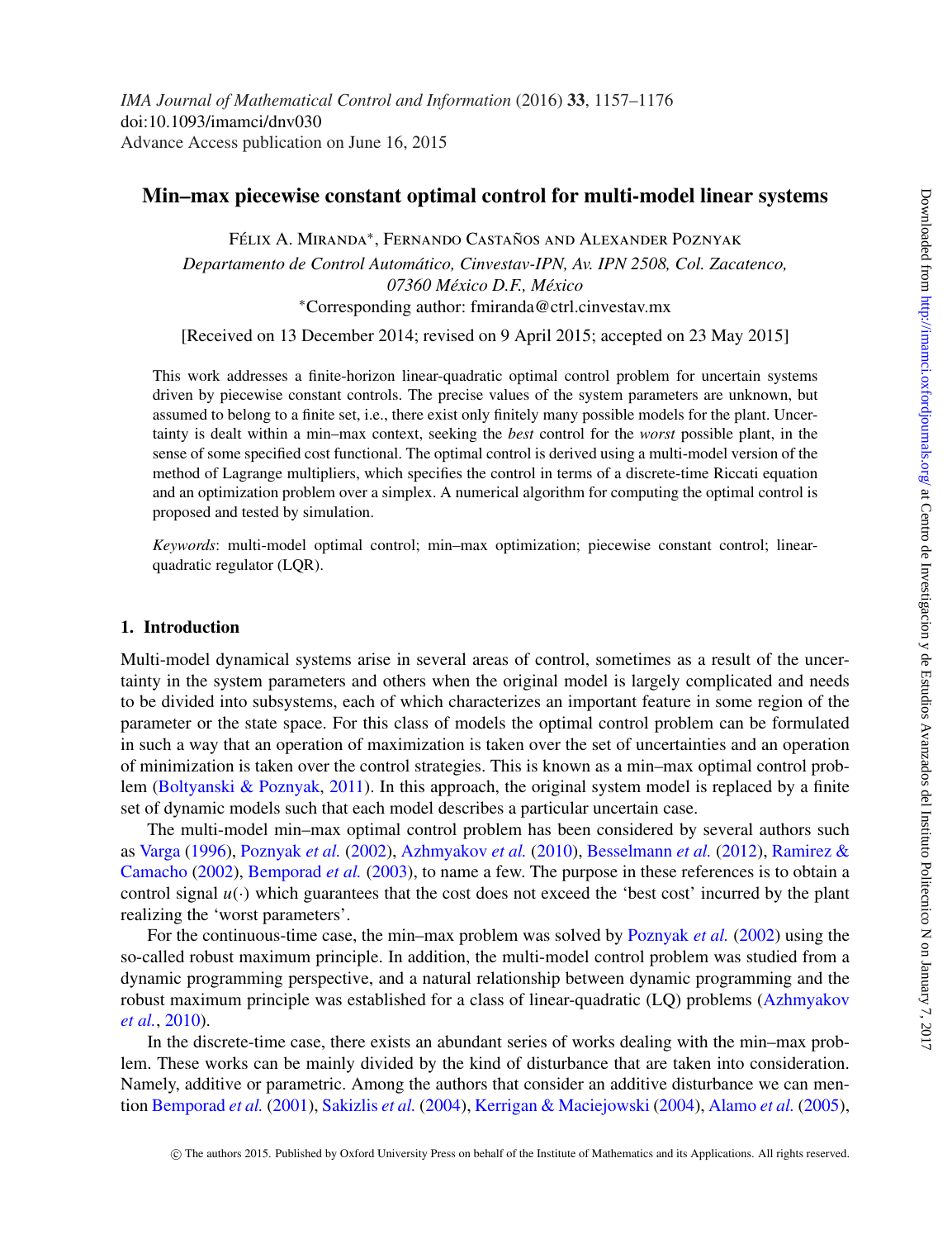[Olaru & Ayerbe](#page-18-4) [\(2006\)](#page-18-4), [Alexis](#page-17-7) *et al.* [\(2014\)](#page-17-7) and [Rubagotti](#page-18-5) *et al.* [\(2014\)](#page-18-5). On the other hand, the parametric disturbance case is treated in the works of [Mu noz de la Pe na](#page-17-8) *et al.* [\(2005\)](#page-17-8), [Pistikopoulos](#page-18-6) *et al.* [\(2009\)](#page-18-6), [Falugi](#page-17-9) *et al.* [\(2008\)](#page-17-9), [Kouramas](#page-17-10) *et al.* [\(2013\)](#page-17-10) and [Chang](#page-17-11) *et al.* [\(2014\)](#page-17-11). In both cases (additive or parametric disturbance), the cost functional is considered quadratic using a given *p*-norm (where *p* usually takes the values 1 or  $\infty$ ). In addition, all of them consider restrictions in both the control input and the system state. All the aforementioned works are based on model predictive control (MPC) techniques, where multi-parametric programming is the key tool, and most of them focus on reducing the computational effort, leaving aside the analysis of necessary and/or sufficient conditions of optimal trajectories. The reader is kindly directed to the above-mentioned works and references for a detailed account about MPC.

The multi-model control problem is also relevant when the designer is not only concerned about optimizing control effort, but it is interested in optimizing communication bandwidth as well. Bandwidth optimization is common in applications belonging to the field of networked control systems, where the controller is not completely dedicated to the plant or it does not have full access to the network resources at every time (see, e.g., [Yang,](#page-18-7) [2006;](#page-18-7) [Hespanha](#page-17-12) *et al.*, [2007\)](#page-17-12). The communication constraint leads to the consideration of a particular set of admissible controls, given by piecewise constant functions on the interval  $[t_0, t_N]$ , which, in general, are non-uniformly spaced in time. Non-uniformity is motivated by the fact that, in terms of bandwidth optimization, a uniform sampling is not necessarily a 'good' choice [\(Bini & Buttazzo,](#page-17-13) [2014\)](#page-17-13). Non-uniform switching sequences also appear in the field of compressed sampling [\(Candes & Wakin,](#page-17-14) [2008;](#page-17-14) [Nagahara](#page-18-8) *et al.*, [2012a;](#page-18-8) [Bryan & Leise,](#page-17-15) [2013\)](#page-17-15), where there is a given number *m* of samples, which, in general, are also non-uniformly spaced in time. The objective is to recover the full signal in the receptor side. This technique has shown to be promising in band-limited networked control applications [\(Nagahara](#page-18-9) *et al.*, [2012b\)](#page-18-9).

As another motivating example, consider the case when the objective is to control a set consisting of different instances or realizations of a generic plant (i.e., all models have the same mathematical structure, but each realization has possibly different parameters). The target is to control all the systems with only one control signal (a simultaneous control problem [Saadatjoo](#page-18-10) *et al.*, [2009\)](#page-18-10). In this context, the multi-model setting arises inherently and the min–max approach provides a reasonable criterion for optimality.

Motivated by the applications described above, we restrict the control actions to the class of piecewise constant functions of time. We also assume that the sequence of switching times is known *a priori*, inasmuch as the choice of the switching times can be carried out independently from the choice of the control levels when performing bandwidth optimization [\(Skafidas & Nerode,](#page-18-11) [1998;](#page-18-11) [Xu & Antsaklis,](#page-18-12) [2004\)](#page-18-12).

The purpose of this paper is to derive an optimal min–max control strategy in an *analytic* fashion. We depart from the numerically oriented MPC perspective and instead develop necessary conditions for optimal trajectories in the form of an extended Lagrangian multiplier rule for the case when parametric uncertainty belongs to a finite set, that is, when there is a finite set of possible models (see Remark [2.2\)](#page-3-0). The LQ optimal control problem is stated formally in Section [2.](#page-2-0) Motivated by the piecewise constant nature of the control laws, the problem will be reformulated in a discrete-time context.

## 1.1 *Main contribution*

Theorem [3.1](#page-7-0) in Section [3.2](#page-7-1) states the solution to the LQ problem. Using convex analysis and generalized gradients, a discrete-time extended Riccati equation is obtained. The equation is parametrized by  $\mu$ , a vector whose elements are convex multipliers for the costs incurred by the individual plants.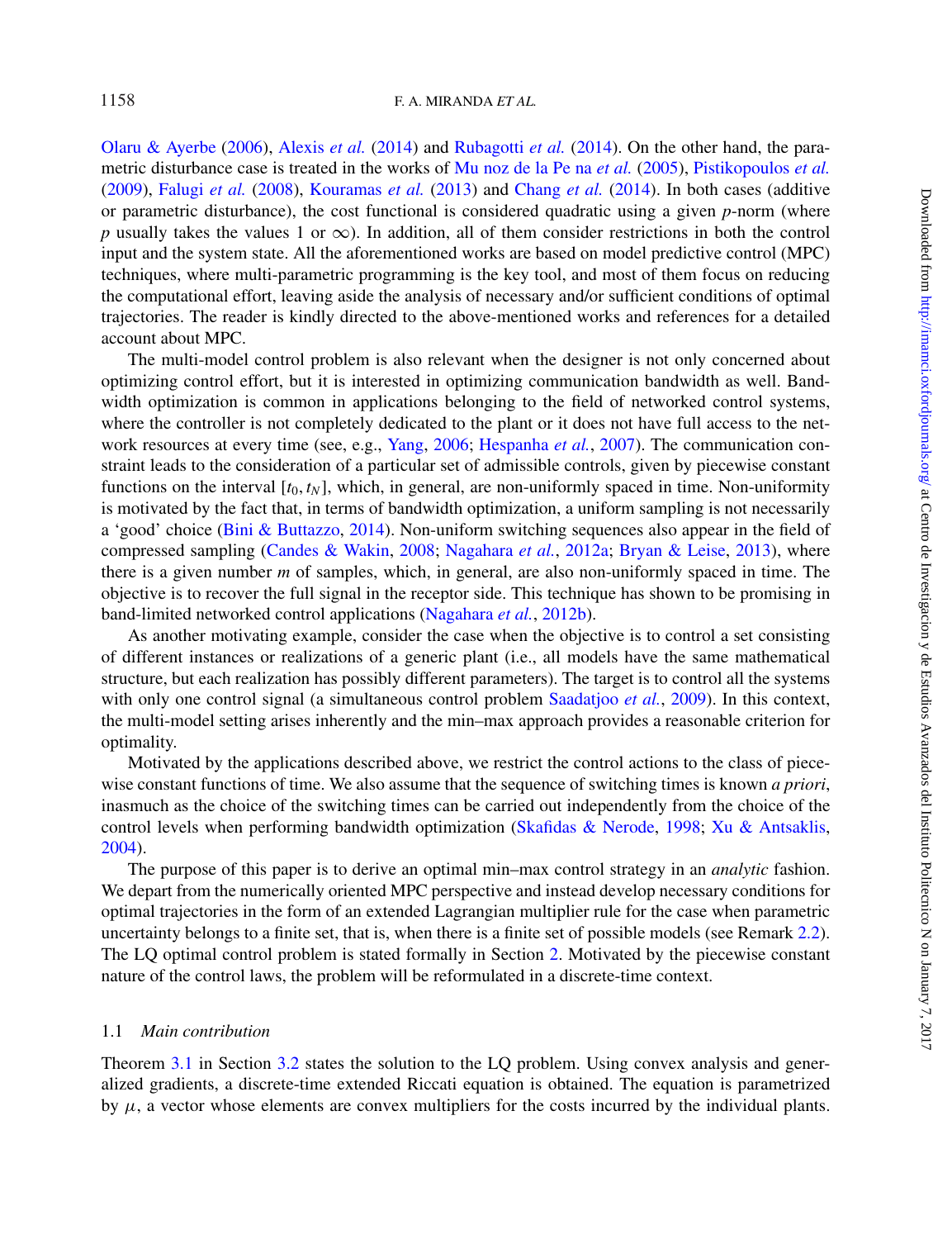To compute the optimal control, a maximization problem constrained to a finite-dimensional simplex has to be solved for  $\mu$ . Additionally, it is shown that a complementary slackness condition holds between  $\mu$  and the individual costs.

In Section [3.3,](#page-10-0) we propose a numerical algorithm to find  $\mu$  and the corresponding optimal control. This algorithm can be used in conjunction with MPC. It is based on the classical gradient with projection approach, but the gradient is approximated using Kiefer–Wolfowitz algorithm [\(Poznyak,](#page-18-13) [2009\)](#page-18-13). The complementary slackness condition turns out to be critical in deciding a practical stopping criterion for the numerical algorithm.

Finally, we present numerical examples illustrating the usefulness of Theorem [3.1,](#page-7-0) the feasibility of the numerical algorithm and the soundness of the min–max paradigm when confronted to multi-models.

### <span id="page-2-0"></span>**2. Problem formulation**

Consider the following general continuous-time linear system with parametric uncertainty:

<span id="page-2-1"></span>
$$
\dot{x}(t) = A^{\alpha}(t)x(t) + B^{\alpha}(t)u(t), \quad x(t_0) = x_0, \quad \alpha \in \mathcal{A}, \quad t \in [t_0, t_N],
$$
\n(2.1)

where  $x(t) \in \mathbb{R}^n$  is the system state vector and  $u(t) \in \mathbb{R}^m$  is the control input. The actual realization of the system matrix and input matrix,  $A^{\alpha}(t)$  and  $B^{\alpha}(t)$ , is unknown, but these are known to belong to finite set which is indexed by  $\alpha$ . In other words, equation [\(2.1\)](#page-2-1) describes one realization taken out from a finite set of possible systems. The index  $\alpha$  is taken to be constant, *but unknown*, through all the process lifetime, i.e., from  $t_0$  until  $t_N$ . However, it is possible to compute the control iteratively over a receding horizon, in an MPC fashion. This approach allows one to face problems where the parameters can change slowly over the time. For a fixed  $\alpha \in \mathcal{A}$ , we will denote the solution of [\(2.1\)](#page-2-1) by  $x^{\alpha}(t)$ .

### 2.1 *Admissible controls*

The family of admissible controls takes a stepwise form. This is motivated by some applications in networked control systems. For example, when passing through a digital band-limited communication channel, the control input  $u$  may only take a finite number of changes (switches) on its levels over the whole interval  $[t_0, t_N]$ . Let the times at which these switches occur be given by a monotonically increasing sequence<sup>1</sup>

<span id="page-2-3"></span>
$$
\delta = \{t_0, t_1, \dots, t_{N-1}\},\tag{2.2}
$$

where  $\delta$  is bounded by  $t_N$ . The set of admissible controls is given by

<span id="page-2-4"></span>
$$
\mathscr{U}_{\text{ad}}^{\delta} = \left\{ u : [t_0, t_N] \to \mathbb{R}^m \mid u(t) = \sum_{k=0}^{N-1} \chi_{[t_k, t_{k+1})}(t) v_k, t_k \in \delta, v_k \in \mathbb{R}^m, k = 0, \dots, N-1 \right\}
$$
(2.3)

with

 $\chi_{[t_k, t_{k+1})}(t) =$  $\int 1$  if  $t \in [t_k, t_{k+1}),$ 0 otherwise

the characteristic function of the interval  $[t_k, t_{k+1})$  and  $v_k$  the value of  $u(t)$  when  $t \in [t_k, t_{k+1})$ . It is worth mentioning that the switching sequences  $\delta$  that are taken under consideration are non-uniform in general.

<span id="page-2-2"></span><sup>1</sup> Note that, since the controller is updated at most *N* − 1 times, a reduction on *N* directly translates into a reduction of the required bandwidth of the communication channel.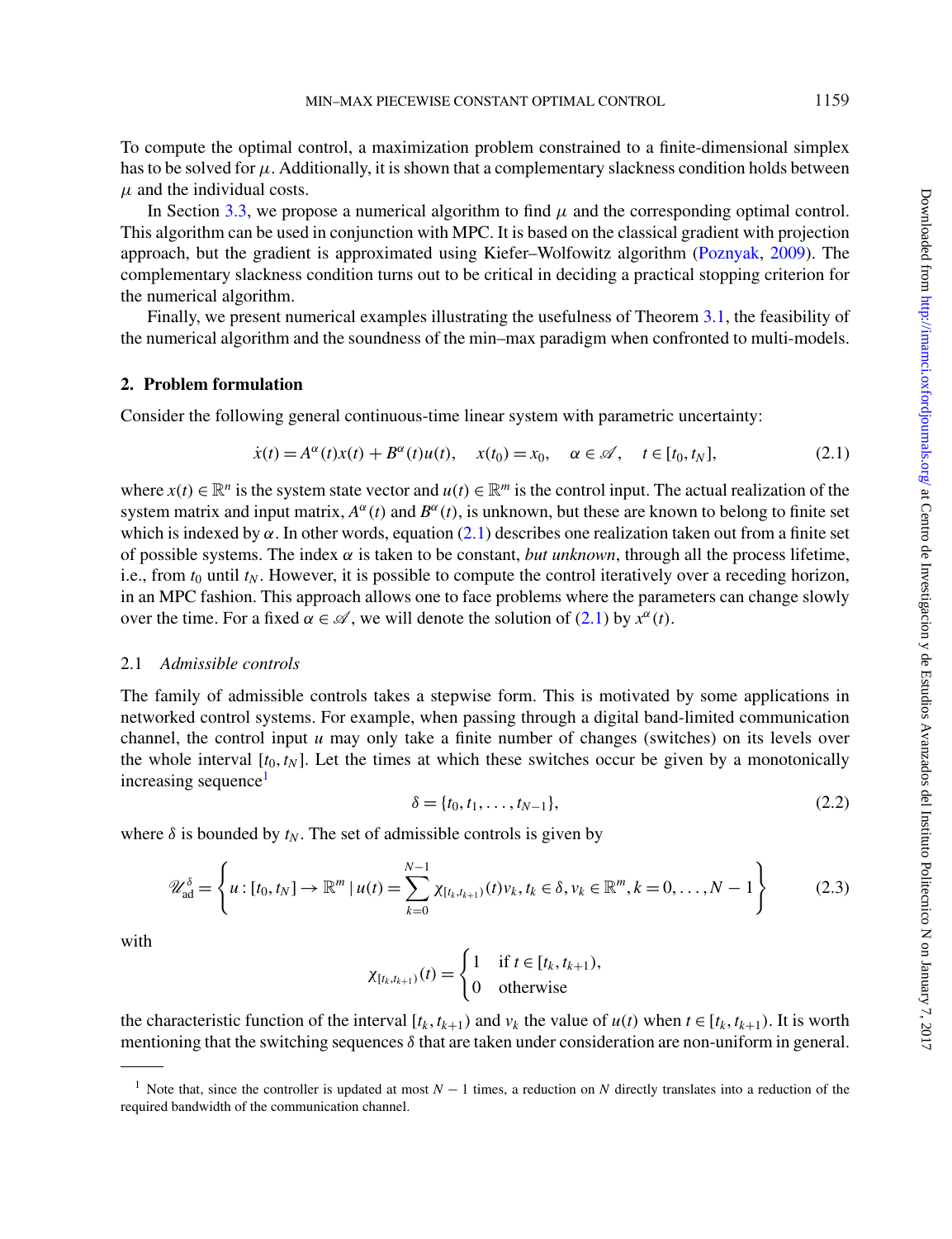The reason is that, regarding minimal bandwidth consumption, a uniform sampling is not always the best choice (see, e.g., [Bini & Buttazzo,](#page-17-13) [2014](#page-17-13) and Remark [2.1\)](#page-3-1).

### 2.2 *Problem statement*

Associated to  $(2.1)$ , we consider the quadratic cost functional

<span id="page-3-3"></span>
$$
J^{\alpha}(u) = \frac{1}{2} x^{\alpha}(t_N)^{\top} G x^{\alpha}(t_N) + \frac{1}{2} \int_{t=0}^{t_N} (x^{\alpha}(t)^{\top} Q(t) x^{\alpha}(t) + u(t)^{\top} R(t) u(t)) dt,
$$
 (2.4)

where the usual positivity conditions are assumed

<span id="page-3-4"></span>
$$
G = G^{\top} \geq 0, \quad Q(t) = Q(t)^{\top} \geq 0 \quad \text{and} \quad R(t) = R(t)^{\top} \geq \varepsilon I \tag{2.5}
$$

for all  $t \in [t_0, t_N]$  and some  $\varepsilon > 0$ .

The optimization problem consists in finding a control action  $u^*(\cdot) \in \mathcal{U}_{ad}^{\delta}$  that provides a 'good' behaviour for all systems from the given collection of models [\(2.1\)](#page-2-1), including the 'worst' case. The resulting control strategy is applied to [\(2.1\)](#page-2-1), regardless of the actual  $\alpha$ -realization. We state this formally as the min–max optimization problem

<span id="page-3-2"></span>minimize 
$$
J(u)
$$
,  
subject to  $u(\cdot) \in \mathcal{U}_{ad}^{\delta}$ , (2.6)

<span id="page-3-1"></span>where  $J(u) = \max_{\alpha \in \mathcal{A}} J^{\alpha}(u)$  subject to [\(2.1\)](#page-2-1) (see, e.g., [Azhmyakov](#page-17-1) *et al.*, [2010;](#page-17-1) [Boltyanski & Poznyak,](#page-17-0) [2011\)](#page-17-0).

REMARK 2.1 All admissible controls  $u(\cdot)$  clearly depend on the switching sequence  $\delta$  but, as it is noted in [Skafidas & Nerode](#page-18-11) [\(1998\)](#page-18-11) and [Xu & Antsaklis](#page-18-12) [\(2004\)](#page-18-12), it is possible to perform optimization in two stages: First, seek an optimal switching sequence  $\delta$  and then look for an optimal control input for the given switching sequence. We focus on the second stage, so it is assumed that the switching sequence is given *a priori*.

<span id="page-3-0"></span>Remark 2.2 It is worth mentioning that, for the case when the set of considered uncertainties is a compact polyhedron (i.e., we have a infinite number of possible realizations of  $(2.1)$ ), and the map  $\alpha \mapsto J^{\alpha}(u)$  is convex, the problem is reduced to study only those uncertainties that belongs to the set of extreme points of the polyhedron, i.e., its vertices [\(Bazaraa](#page-17-16) *et al.*, [2006,](#page-17-16) Theorem 3.4.7).

Remark 2.3 As mentioned above, there exist mainly two approaches of the min–max control problem, depending on the kind of disturbance. The first approach considers an additive disturbance of the form

$$
\dot{x} = Ax(t) + Bu(t) + w(t),
$$

whereas the second one deals with parametric disturbances of the form

$$
\dot{x} = A^{\alpha}(t)x(t) + B^{\alpha}(t)u(t).
$$

Although both problems have been dealt with before, the parametric disturbed case is still a research focus, being more difficult to solve than the additive parametric case [\(Kouramas](#page-17-10) *et al.*, [2013\)](#page-17-10).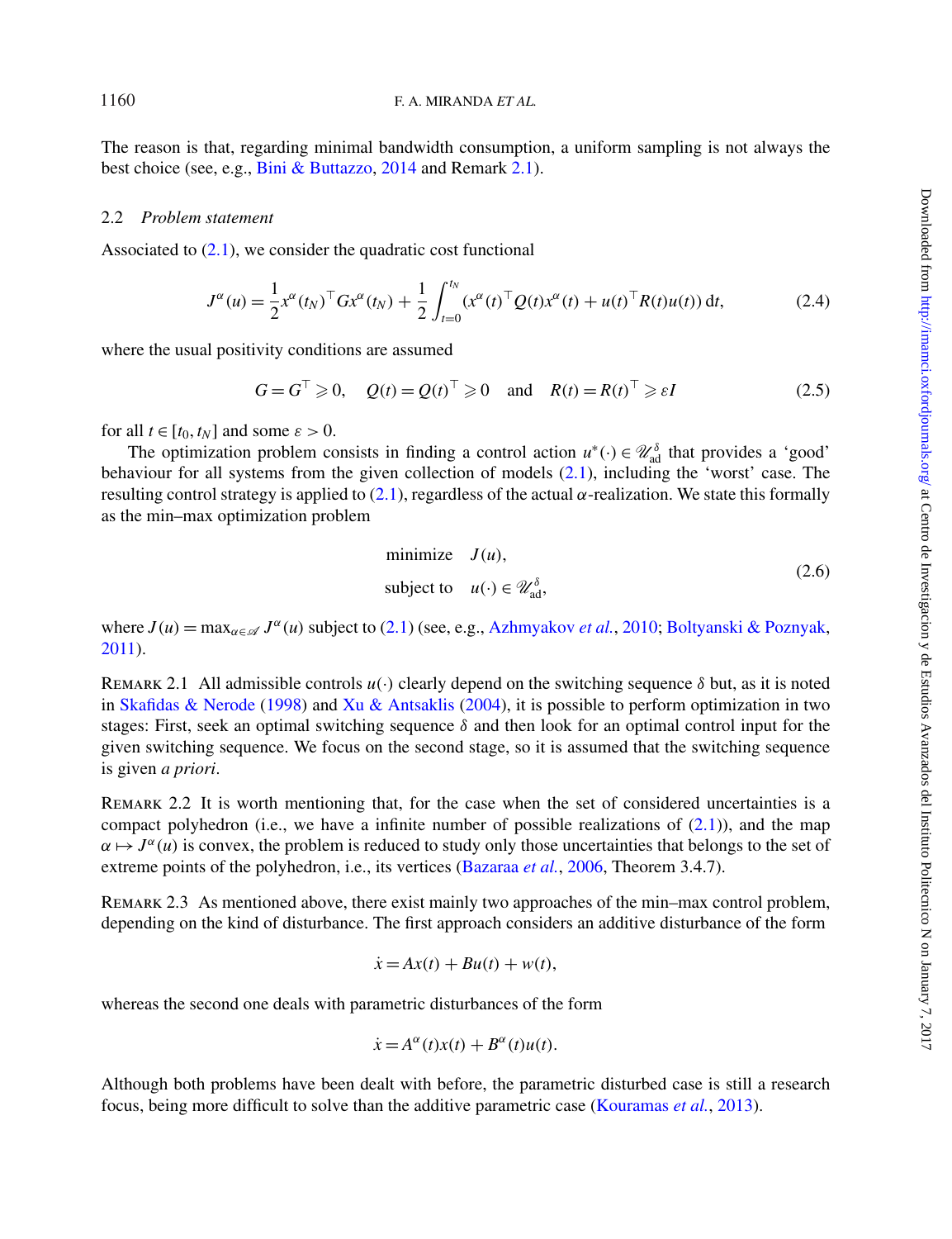The stepwise nature of the control motivates the use of a discrete-time approach, using  $\delta$  as the sampling time-sequence. Indeed, the problem is finite-dimensional, since it is only necessary to find *N* values of the control signal. Now, let

$$
v = [v_0^\top \quad \cdots \quad v_{N-1}^\top]^\top \in \mathbb{R}^{mN} \tag{2.7}
$$

be the decision vector and allow us construct the vector  $x^{\alpha}$ , obtained by appending each point of the resulting discrete-time orbit,

 $x^{\alpha} = [x_1^{\alpha \top} \quad x_2^{\alpha \top} \quad \cdots \quad x_N^{\alpha \top}]^{\top} \in \mathbb{R}^{nN}.$ 

The discrete-time representation of problem  $(2.6)$  is thus

<span id="page-4-2"></span>
$$
\text{minimize} \quad \bar{J}(v, x, x_0),\tag{2.8}
$$

where the discrete costs are given by

$$
\bar{J}(v, x, x_0) = \max_{\alpha \in \mathscr{A}} \bar{J}^{\alpha}(v, x^{\alpha}, x_0)
$$

subject to

$$
x_{k+1}^{\alpha} = \Phi_k^{\alpha} x_k^{\alpha} + \Gamma_k^{\alpha} v_k, \quad x_0^{\alpha} = x_0, \quad \alpha \in \mathcal{A}, \quad k = 0, \dots, N-1
$$

with

<span id="page-4-1"></span>
$$
J^{\alpha}(v, x^{\alpha}, x_0) = \frac{1}{2} x_N^{\alpha \top} G x_N^{\alpha} + \frac{1}{2} \sum_{k=0}^{N-1} [x_k^{\alpha \top} \Pi_k^{\alpha} x_k^{\alpha} + 2x_k^{\alpha \top} \Theta_k^{\alpha \top} v_k + v_k^{\top} \Psi_k^{\alpha} v_k].
$$
 (2.9)

To alleviate the notation, we will denote the cost functional  $\bar{J}^{\alpha}(v, x^{\alpha}, x_0)$  simply by  $\bar{J}^{\alpha}(v, x^{\alpha})$ , bearing in mind the dependence of the initial condition in the cost.<sup>2</sup>

It is straightforward to verify that the weighting matrices in  $(2.9)$  are

$$
\Gamma^{\alpha}(t,t_{k}) := \int_{t_{k}}^{t} \Phi^{\alpha}(t,\tau) B^{\alpha}(\tau) d\tau \in \mathbb{R}^{n \times m},
$$
  
\n
$$
\Pi_{k}^{\alpha} := \int_{t_{k}}^{t_{k+1}} \Phi^{\alpha}(t,t_{k})^{\top} Q(t) \Phi^{\alpha}(t,t_{k}) dt \in \mathbb{R}^{n \times n},
$$
  
\n
$$
\Theta_{k}^{\alpha} := \int_{t_{k}}^{t_{k+1}} \Gamma^{\alpha}(t,t_{k})^{\top} Q(t) \Phi^{\alpha}(t,t_{k}) dt \in \mathbb{R}^{m \times n},
$$
  
\n
$$
\Psi_{k}^{\alpha} := \int_{t_{k}}^{t_{k+1}} (\Gamma^{\alpha}(t,t_{k})^{\top} Q(t) \Gamma^{\alpha}(t,t_{k}) + R(t)) dt \in \mathbb{R}^{m \times m},
$$
  
\n
$$
\Gamma_{k}^{\alpha} := \Gamma^{\alpha}(t_{k+1},t_{k})
$$

and  $\Phi_k^{\alpha} := \Phi^{\alpha}(t_{k+1}, t_k)$  with  $\Phi^{\alpha}(t, t_0)$  the state transition matrix for the  $\alpha$ -system [\(2.1\)](#page-2-1). Notice that  $\Pi_k^{\alpha} = \overline{\Pi_k^{\alpha}} \ge 0$  and  $\Psi_k^{\alpha} = \Psi_k^{\alpha}$ <sup> $\top > 0$ </sup> for all  $k = 0, \ldots, N - 1$ .

<span id="page-4-0"></span><sup>2</sup> Moreover, we will write in [\(3.3\)](#page-5-0) the cost as a function of *v* only, to reflect the fact that *x*<sup>α</sup> depends on *v* through the constraint equations.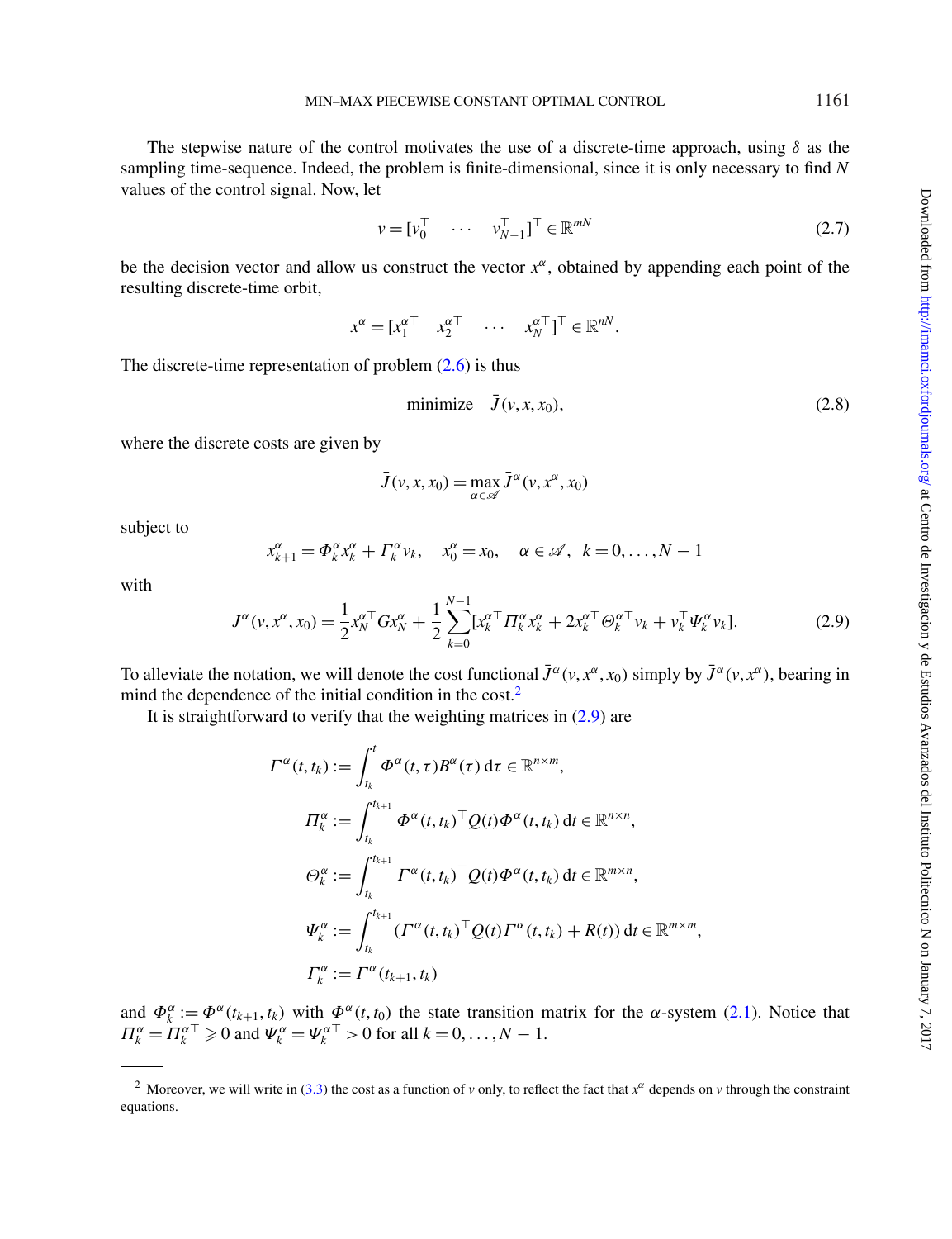## **3. Solution to the min–max problem**

## 3.1 *Multi-model method of Lagrange multipliers*

Recall that, in the classical discrete-time LQ problem (i.e., when  $\mathscr A$  is a singleton,  $\mathscr A = \{1\}$ ), the optimal control can be obtained using the Lagrange multipliers framework [\(Ogata,](#page-18-14) [1995,](#page-18-14) ch. 8). The following lemma states that the framework is still valid, *mutatis mutandis*, for the discrete-time multi-model case.

<span id="page-5-7"></span>LEMMA 3.1 Let  $(v^*, x^*)$  be an optimal pair solution of [\(2.8\)](#page-4-2), then the following conditions are satisfied:

<span id="page-5-8"></span><span id="page-5-5"></span><span id="page-5-4"></span>
$$
0 \in \operatorname{conv}\{\nabla_{\nu}L^{\alpha}(\nu^*, \chi^*, \lambda^{\alpha}) : \alpha \in I(\nu^*)\},\tag{3.1a}
$$

$$
0 = \nabla_x L^{\alpha}(v^*, x^*, \lambda^{\alpha}) \quad \text{for all } \alpha \in I(v^*), \tag{3.1b}
$$

<span id="page-5-6"></span>
$$
0 = \nabla_{\lambda} L^{\alpha}(\nu^*, x^*, \lambda^{\alpha}) \quad \text{for all } \alpha \in I(\nu^*), \tag{3.1c}
$$

where conv denotes convex closure and  $L^{\alpha}$ :  $\mathbb{R}^{mN} \times \mathbb{R}^{nN} \times \mathbb{R}^{n}$  denotes the Lagrangian of the problem, that is,

<span id="page-5-3"></span>
$$
L^{\alpha}(v, x^{\alpha}, \lambda^{\alpha}) = \bar{J}^{\alpha}(v, x^{\alpha}) + \lambda^{\alpha \top} g^{\alpha}(v, x^{\alpha})
$$
\n(3.2)

with

$$
g^{\alpha}(v, x^{\alpha}) = [g_0^{\alpha \top}(v, x^{\alpha}), \dots, g_{N-1}^{\alpha \top}(v, x^{\alpha})]^{\top} \in \mathbb{R}^{N},
$$
  

$$
g_k^{\alpha}(v, x^{\alpha}) = -x_{k+1}^{\alpha} + \Phi_k^{\alpha} x_k^{\alpha} + \Gamma_k^{\alpha} v_k.
$$

*I*(*v*) denotes the set of indices where  $\bar{J}^{\alpha}$  reaches the maximum value (with *v* fixed), i.e.,

$$
I(v) = \{ \alpha \in \mathscr{A} : \bar{J}^{\alpha}(v, x^{\alpha}) = \bar{J}(v, x) \}.
$$

*Proof.* In order to make the proof easier to follow, we introduce the function

<span id="page-5-0"></span>
$$
W^{\alpha}(v) := \bar{J}^{\alpha}(v, x^{\alpha}(v)), \qquad (3.3)
$$

where we are exploiting the fact that  $x^{\alpha}$  is a function of *v* through the restriction equations. Indeed, is easy to see that for each *v*,  $x^{\alpha}$  is uniquely defined by the constraint  $g^{\alpha}(v, x^{\alpha}) = 0$ . Moreover,  $W^{\alpha}(v)$  is again convex since it is the composition of an affine and a convex function.

Our immediate goal is to derive necessary conditions for optimality of the problem

$$
minimize: \bar{J}(v, x),
$$

which is equivalent to

<span id="page-5-1"></span>
$$
minimize \tW(v) \t(3.4)
$$

with  $W(v) = \max_{\alpha \in \mathscr{A}} W^{\alpha}(v)$ . Note that *W* is obtained by choosing the maximum among a finite set of functions, so it is in general a non-smooth function, even in the case where each  $W^{\alpha}(v)$  is smooth.

Is well know [\(Mäkelä & Neittaanmäki,](#page-17-17) [1992,](#page-17-17) p. 70) that a necessary condition for optimality of [\(3.4\)](#page-5-1) is  $0 \in \partial_c W(v^*)$ , where  $\partial_c W$  denotes the convex subdifferential of *W* at  $v^*$ .<sup>[3](#page-5-2)</sup> The subdifferential of the max function has been reported in the literature (see, e.g., [Mäkelä & Neittaanmäki,](#page-17-17) [1992,](#page-17-17) p. 49) and it is known to satisfy  $\partial_c W(v) = \text{conv}\{\nabla W^{\alpha}(v) : \alpha \in I(v)\}\)$ , where  $I(v) = \{\alpha \in \mathcal{A} : W^{\alpha}(v) = W(v)\}\$  (i.e.,  $I(v)$ )

1162

<span id="page-5-2"></span><sup>&</sup>lt;sup>3</sup> Note that *W* is the maximum of a finite set of convex functions, which is again convex.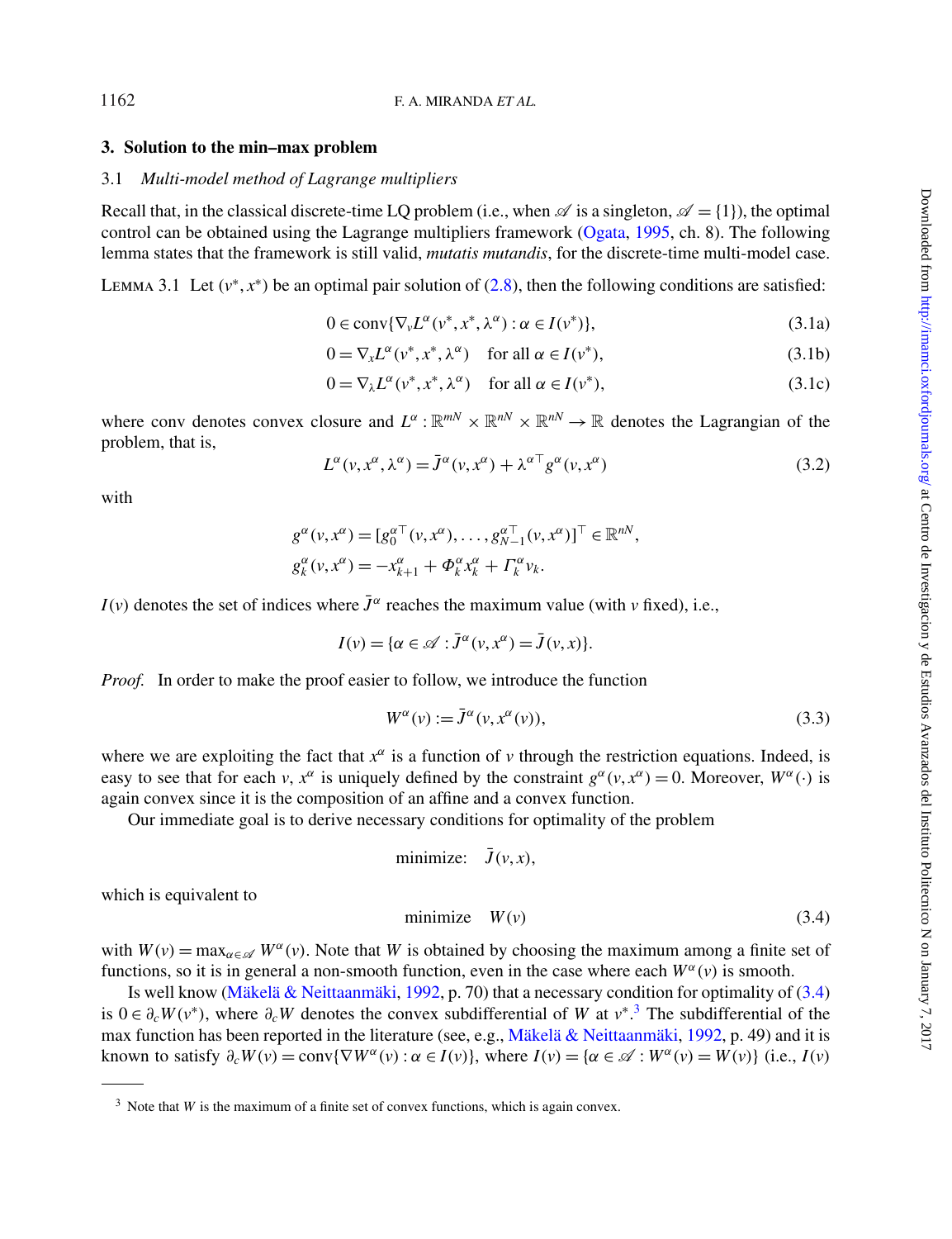Downloaded from http://mamci.oxfordjournals.org/ at Centro de Investigacion y de Estudios Avanzados del Instituto Politecnico N on Jamuary 7, 2017 Downloaded from <http://imamci.oxfordjournals.org/> at Centro de Investigacion y de Estudios Avanzados del Instituto Politecnico N on January 7, 2017

is the set of indices where the maximum is reached). Thus, we have the following necessary condition for optimality

$$
0 \in \operatorname{conv}\{\nabla W^{\alpha}(v^*): \alpha \in I(v^*)\}.
$$

It is worth stressing the fact that the right-hand side does not involve all the possible  $\alpha$ -realizations of the uncertain plant. Only those plants for which the maximum is reached play a role in the optimization procedure. In the following section, we propose a method for finding these *extreme* plants (see also Remark [3.2\)](#page-8-0).

From the definition of  $W^{\alpha}$ , we have

$$
\nabla W^{\alpha}(\nu) = \nabla_{\nu} \bar{J}^{\alpha}(\nu, x^{\alpha}) + \nabla_{x} \bar{J}(\nu, x^{\alpha}(\nu)) \nabla x^{\alpha}(\nu),
$$

where we defined the gradient of a map  $F : \mathbb{R}^n \to \mathbb{R}^m$  as

$$
\nabla F(x) = \begin{bmatrix} \frac{\partial F_1(x)}{\partial x_1} & \cdots & \frac{\partial F_1(x)}{\partial x_n} \\ \vdots & \ddots & \vdots \\ \frac{\partial F_m(x)}{\partial x_1} & \cdots & \frac{\partial F_m(x)}{\partial x_n} \end{bmatrix} \in \mathbb{R}^{m \times n}
$$

(i.e., we adhere to the convention that the gradient of a scalar function is as a row vector).

Since the plant is a well-defined system, there exist at least one pair  $(\bar{v}, \bar{x}^{\alpha})$  for which  $g^{\alpha}(\bar{v}, \bar{x}^{\alpha}) = 0$ . Furthermore,

$$
\nabla_{x}g^{\alpha}(v,x^{\alpha}) = \begin{bmatrix}\n-I_{n} & 0 & 0 & \cdots & 0 & 0 \\
\Phi_{1}^{\alpha} & -I_{n} & 0 & \cdots & 0 & 0 \\
0 & \Phi_{2}^{\alpha} & -I_{n} & \cdots & 0 & 0 \\
\vdots & \vdots & \vdots & \ddots & \vdots & \vdots \\
0 & 0 & 0 & \cdots & -I_{n} & 0 \\
0 & 0 & 0 & \cdots & \Phi_{N-1}^{\alpha} & -I_{n}\n\end{bmatrix}
$$

is an invertible matrix, so it is possible to apply the implicit function theorem, write  $x^{\alpha}$  as a function of *v* and write the gradient

$$
\nabla x^{\alpha}(v) = -[\nabla_x g^{\alpha}(v, x^{\alpha}(v))]^{-1} \nabla_v g^{\alpha}(v, x^{\alpha}(v)).
$$

This results in

$$
\nabla W^{\alpha}(v) = \nabla_{v} \bar{J}^{\alpha}(v, x^{\alpha}(v)) - \nabla_{x} \bar{J}^{\alpha}(v, x^{\alpha}(v)) [\nabla_{x} g^{\alpha}(v, x^{\alpha}(v))]^{-1} \nabla_{v} g^{\alpha}(v, x^{\alpha}(v)).
$$

Now, define  $\lambda^{\alpha}$ <sup>T</sup> :=  $-\nabla_{x} \bar{J}^{\alpha}(v, x^{\alpha}(v)) [\nabla_{x} g^{\alpha}(v, x^{\alpha}(v))]^{-1} \in \mathbb{R}^{1 \times n}$ , write the Lagrangian as in [\(3.2\)](#page-5-3) and immediately obtain [\(3.1a\)](#page-5-4). From the definition of  $\lambda^{\alpha}$ , we have

$$
0 = \nabla_x \overline{J}^\alpha(\nu, x^\alpha(\nu)) + \lambda^{\alpha \top} \nabla_\nu g^\alpha(\nu, x^\alpha(\nu)),
$$

which is the same as [\(3.1b\)](#page-5-5). Finally, note that [\(3.1c\)](#page-5-6) is a restatement of the constraints.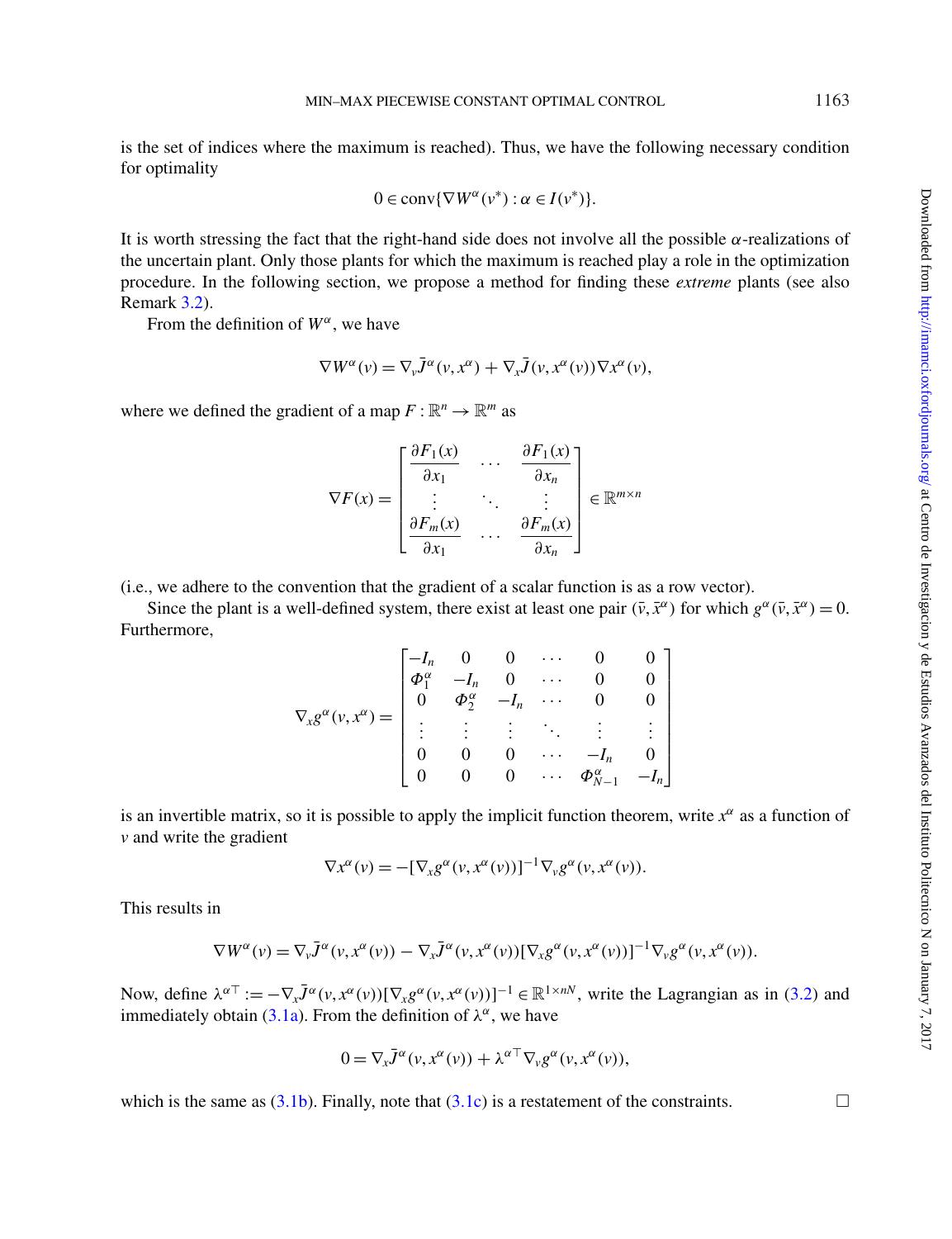#### F. A. MIRANDA *ET AL.*

### <span id="page-7-1"></span>3.2 *Extended Riccati equation, complementary slackness*

Throughout the rest of this section, we will work simultaneously with all α-realizations. In order to make the presentation clearer, we introduce the following extended matrices:

$$
\mathbf{G}(\mu) = \text{diag}\{\mu_1 G, \dots, \mu_{|\mathscr{A}|} G\} \in \mathbb{R}^{n|\mathscr{A}| \times n|\mathscr{A}|},
$$
\n
$$
\boldsymbol{\Pi}_k(\mu) = \text{diag}\{\mu_1 \Pi_k^1, \dots, \mu_{|\mathscr{A}|} \Pi_k^{|\mathscr{A}|}\} \in \mathbb{R}^{n|\mathscr{A}| \times n|\mathscr{A}|},
$$
\n
$$
\boldsymbol{\Theta}_k(\mu) = [\mu_1 \Theta_k^1 \cdots \mu_{|\mathscr{A}|} \Theta_k^{|\mathscr{A}|}] \in \mathbb{R}^{m \times n|\mathscr{A}|},
$$
\n
$$
\boldsymbol{\Psi}_k(\mu) = \sum_{\alpha=1}^{|\mathscr{A}|} \mu_\alpha \boldsymbol{\Psi}_k^{\alpha} \in \mathbb{R}^{m \times m},
$$
\n
$$
\boldsymbol{\Phi}_k = \text{diag}\{\boldsymbol{\Phi}_k^1, \dots, \boldsymbol{\Phi}_k^{|\mathscr{A}|}\} \in \mathbb{R}^{n|\mathscr{A}| \times n|\mathscr{A}|},
$$
\n
$$
\boldsymbol{\Gamma}_k = [\boldsymbol{\Gamma}_k^{1\top} \boldsymbol{\Gamma}_k^{2\top} \cdots \boldsymbol{\Gamma}_k^{|\mathscr{A}|\top}]^{\top} \in \mathbb{R}^{n|\mathscr{A}| \times m},
$$
\n
$$
\mathbf{M}(\mu^*) = \text{diag}(\mu_1^* I_n, \dots, \mu_{|\mathscr{A}|}^* I_n),
$$

where  $|\mathscr{A}|$  is the cardinality of  $\mathscr{A}$ . Note that the vector  $\mu$  (formally defined below as an element of a simplex) only intervenes in the matrices that are related to the cost. Also, note that the symmetry and positive (semi) definiteness of *G*,  $\Pi_{\alpha}^{k}$  and  $\Psi_{\alpha}^{k}$  are inherited by  $\mathbf{G}(\mu)$ ,  $\Pi_{k}(\mu)$  and  $\Psi_{k}(\mu)$ , for all  $k \in 0, \ldots, N-1$  and for all  $\mu$  in the simplex defined below.

DEFINITION 3.1 The simplex of dimension  $|\mathscr{A}| - 1$  is the set

$$
\mathscr{S}^{|\mathscr{A}|} = \left\{ \mu \in \mathbb{R}^{|\mathscr{A}|} : \sum_{\alpha \in \mathscr{A}} \mu_{\alpha} = 1, \ \mu_{\alpha} \geq 0, \text{ for all } \alpha \in \mathscr{A} \right\}.
$$

Let us now define the extended vectors

$$
\mathbf{x}_{k} = \begin{bmatrix} x_{k}^{1} \\ \vdots \\ x_{k}^{|\mathscr{A}|} \end{bmatrix} \in \mathbb{R}^{n|\mathscr{A}|} \quad \text{and} \quad \mathbf{\Lambda}_{k}(\mu^{*}) = \begin{bmatrix} \mu_{1}^{*} \lambda_{k}^{1} \\ \vdots \\ \mu_{|\mathscr{A}|}^{*} \lambda_{k}^{|\mathscr{A}|} \end{bmatrix} \in \mathbb{R}^{n|\mathscr{A}|},
$$

so that we can formulate the main contribution of this work. The result can be interpreted as a discrete-time version of the robust maximum principle developed by one of the authors in [Boltyanski & Poznyak](#page-17-0) [\(2011\)](#page-17-0) and applied to the LQ problem.

<span id="page-7-0"></span>THEOREM 3.1 Consider the multi-model linear system  $(2.1)$  and the cost functional  $(2.4)$  subject to the usual positivity assumptions [\(2.5\)](#page-3-4). Let  $\delta$  be a switching sequence given *a priori* and of the form [\(2.2\)](#page-2-3) and let  $\mathcal{U}_{ad}^{\delta}$  be the set of admissible controllers defined by [\(2.3\)](#page-2-4). The control  $u^{**}(\cdot) \in \mathcal{U}_{ad}^{\delta}$  that solves the min–max problem  $(2.6)$  is given by

<span id="page-7-2"></span>
$$
u^{**}(t) := u^{*}(t, \mu^{*}) = \sum_{k=0}^{N-1} \chi_{[t_{k}, t_{k+1})}(t) v_{k}^{*}(\mu^{*}), \quad t_{k} \in \delta,
$$
  

$$
v_{k}^{*}(\mu) = -(\Psi_{k}(\mu) + \Gamma_{k}^{\top} \mathbf{P}_{k+1}(\mu) \mathbf{\Gamma}_{k})^{-1} (\mathbf{\Theta}_{k}(\mu) + \Gamma_{k}^{\top} \mathbf{P}_{k+1}(\mu) \mathbf{\Phi}_{k}) \mathbf{x}_{k},
$$
\n(3.5)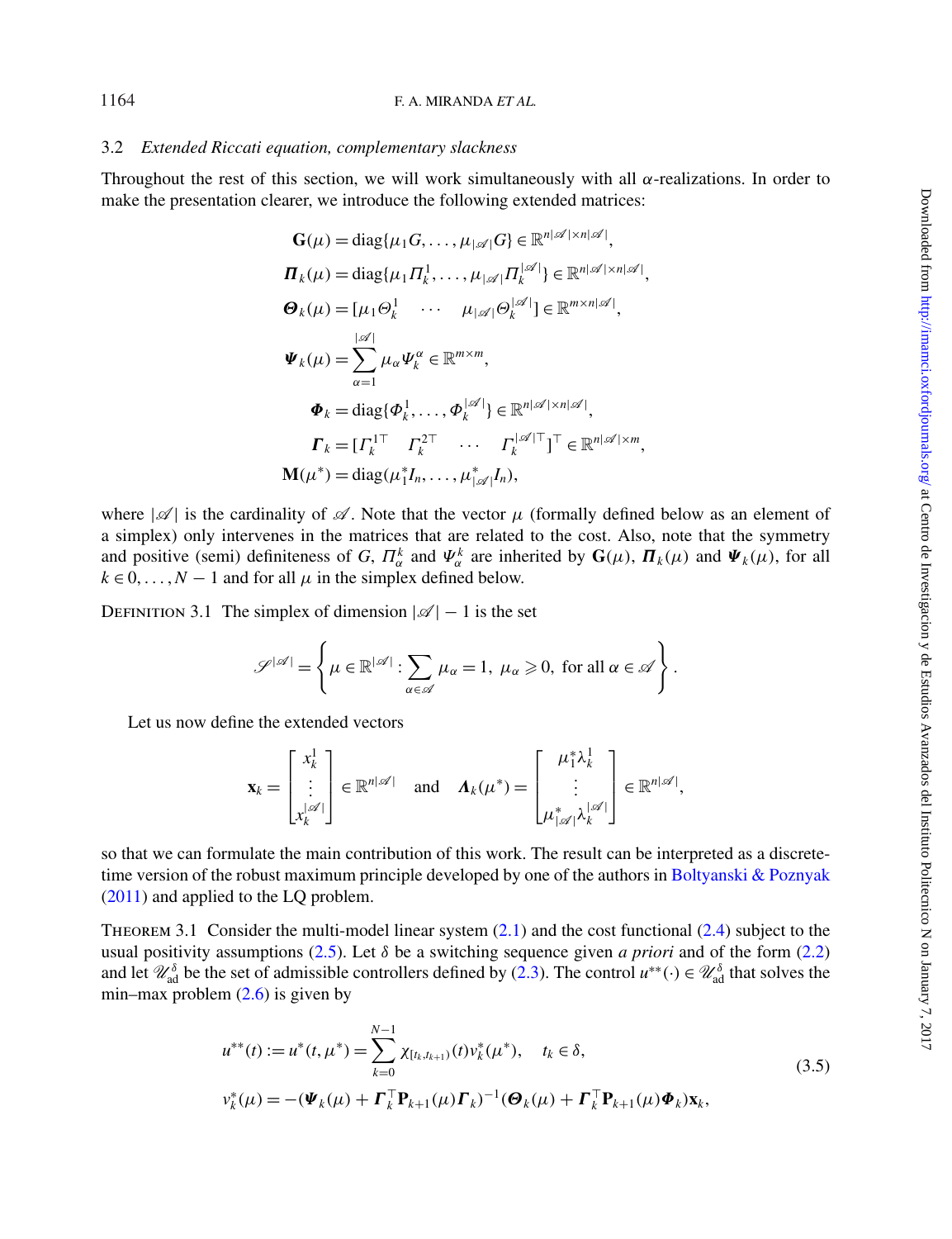where the boldface matrices were defined previously, except for  $P_k(\mu)$ , which is defined implicitly as the positive-definite solution of the discrete-time Riccati equation

$$
\mathbf{P}_{k}(\mu) = \boldsymbol{\Pi}_{k}(\mu) + \boldsymbol{\Phi}_{k}^{\top} \mathbf{P}_{k+1}(\mu) \boldsymbol{\Phi}_{k} - (\boldsymbol{\Theta}_{k}(\mu) + \boldsymbol{\Gamma}_{k}^{\top} \mathbf{P}_{k+1}(\mu) \boldsymbol{\Phi}_{k})^{\top} \times (\boldsymbol{\Psi}_{k}(\mu) + \boldsymbol{\Gamma}_{k}^{\top} \mathbf{P}_{k+1}(\mu) \boldsymbol{\Gamma}_{k})^{-1} (\boldsymbol{\Theta}_{k}(\mu) + \boldsymbol{\Gamma}_{k}^{\top} \mathbf{P}_{k+1}(\mu) \boldsymbol{\Phi}_{k})
$$
\n(3.6a)

with boundary condition

<span id="page-8-1"></span>
$$
\mathbf{P}_N(\mu) = \mathbf{G}(\mu). \tag{3.6b}
$$

The optimal vector  $\mu^*$  is the solution of

<span id="page-8-4"></span>
$$
\max_{\mu \in \mathscr{S}^{|\mathscr{A}|}} \frac{1}{2} \mathbf{x}_0^{\top} \mathbf{P}_0(\mu) \mathbf{x}_0.
$$
\n(3.7)

Moreover, the complementary slackness condition

<span id="page-8-5"></span>
$$
\mu_{\alpha}^*[J^{\alpha}(u^{**}) - J(u^{**})] = 0 \tag{3.8}
$$

<span id="page-8-3"></span>is satisfied for every  $\alpha \in \mathcal{A}$ .

Remark 3.1 Equations [\(3.5\)](#page-7-2) and [\(3.6\)](#page-8-1) define the solution of a classical discrete-time LQ problem for the extended system  $\mathbf{x}_{k+1} = \boldsymbol{\Phi}_k \mathbf{x}_k + \boldsymbol{\Gamma}_k \mathbf{v}_k$ , the only difference being the dependence that the matrices have on  $\mu$ . In view of this observation and the structure of the extended cost matrices, one concludes that the cost for the extended system is a convex combination of the individual costs. In symbols,

$$
\frac{1}{2}\mathbf{x}_N^\top \mathbf{G}(\mu)\mathbf{x}_N + \frac{1}{2}\sum_{k=0}^{N-1}(\mathbf{x}_k^\top \boldsymbol{\Pi}_k(\mu)\mathbf{x}_k + 2\mathbf{x}_k\boldsymbol{\Theta}_k(\mu)^\top v_k + v_k^\top \boldsymbol{\Psi}_k(\mu)v_k) = \sum_{\alpha \in \mathscr{A}}\mu_\alpha \bar{J}^{\alpha}(v, x^{\alpha}).
$$

<span id="page-8-0"></span>Remark 3.2 The complementarity slackness condition reveals that only the *extreme* plants (those for which the maximum is attained) play a role in the computation of the optimal control. Indeed, the optimal vector  $\mu^*$  acts as an indicator for the set of extreme plants (having non-zero elements in the  $\alpha$ -coordinates if, and only if, the corresponding plant is extreme).

*Proof of Theorem [3.1.](#page-7-0)* It has already been established that the continuous-time problem [\(2.6\)](#page-3-2) is equiv-alent to the discrete-time problem [\(2.8\)](#page-4-2). Thus, our problem consists in minimizing  $\bar{J}(v, x)$ . Lemma [3.1](#page-5-7) states that the optimal control pair must satisfy  $(3.1)$ , which translates to

$$
0 = \sum_{\alpha \in I(\nu^*)} \{ \mu^*_{\alpha} (\nabla_{\nu} \bar{J}^{\alpha}(\nu^*, x^*) + \lambda^{\alpha \top} \nabla_{\nu} g^{\alpha}(\nu^*, x^*)) \}
$$
(3.9a)

for some  $\mu^* \in \mathscr{S}^{|I(v^*)|}$  (i.e., such that  $\sum_{\alpha \in I(v^*)} \mu^*_{\alpha} = 1$  and  $\mu^*_{\alpha} \ge 0$ ) and

<span id="page-8-2"></span>
$$
0 = \nabla_x \overline{J}^\alpha(\nu^*, x^*) + \lambda^{\alpha \top} \nabla_x g^\alpha(\nu^*, x^*), \tag{3.9b}
$$

$$
0 = g^{\alpha}(v^*, x^*)
$$
\n<sup>(3.9c)</sup>

for all  $\alpha \in I(v^*)$ . Allow us to embed  $\mu^*$  in the larger simplex  $\mathscr{S}^{|\mathscr{A}|}$  by putting zeros in the  $\alpha \notin I(v^*)$ entries, so the new vector  $\mu^* \in \mathcal{S}^{|\mathcal{A}|}$  acts an indicator for the *extreme* plants.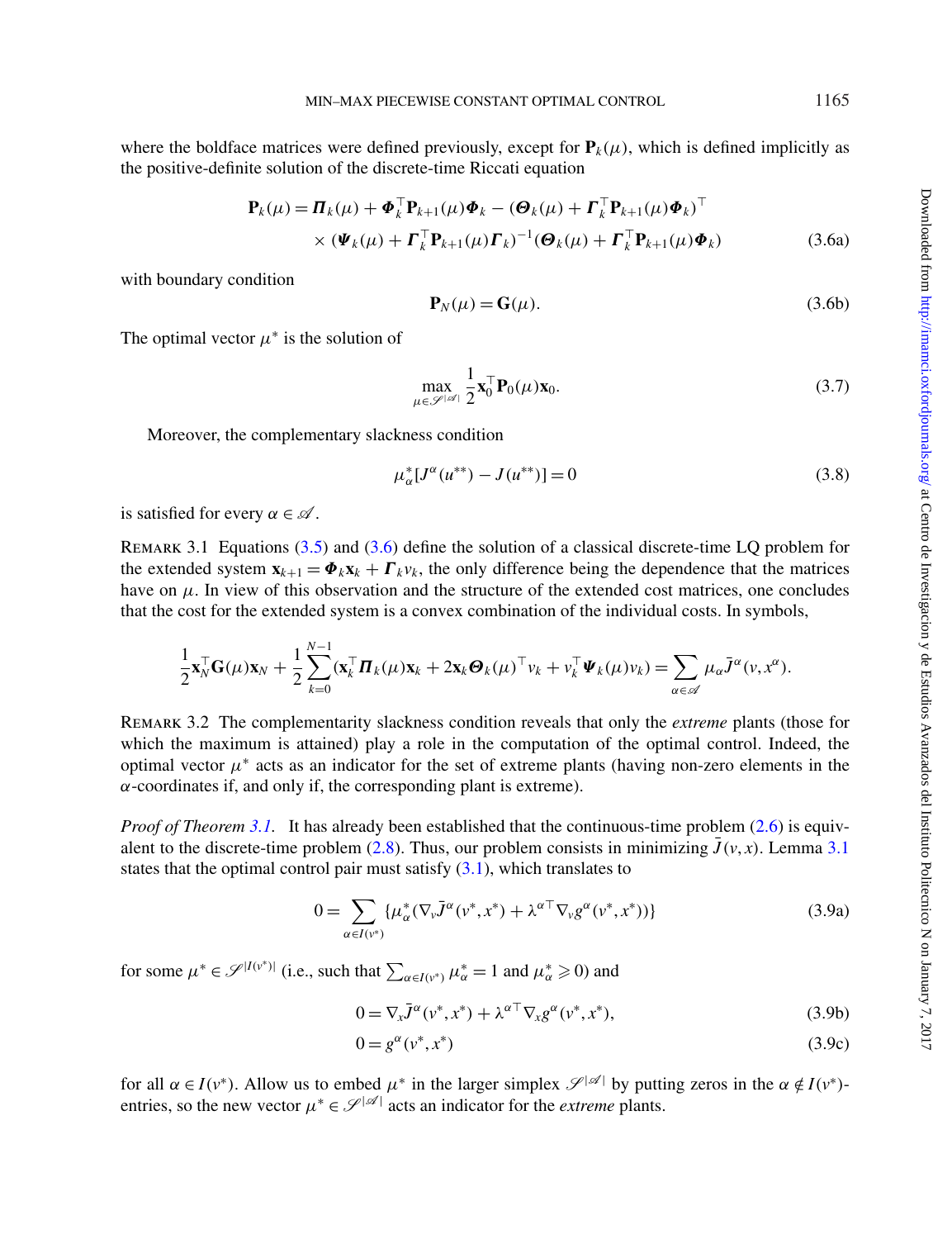Computing [\(3.9\)](#page-8-2) explicitly gives

<span id="page-9-1"></span><span id="page-9-0"></span>
$$
0 = \sum_{\alpha \in \mathscr{A}} \mu_{\alpha}^* (\Psi_k^{\alpha} v_k^* + \Theta_k^{\alpha} x_k^{\alpha*} + \Gamma_k^{\alpha \top} \lambda_{k+1}^{\alpha}),
$$
  
\n
$$
0 = \mu_{\alpha}^* [\Pi_k^{\alpha} x_k^{\alpha*} + \Theta_k^{\alpha \top} v_k^* + \Phi_k^{\top} \lambda_{k+1}^{\alpha} - \lambda_k^{\alpha}],
$$
  
\n
$$
0 = \mu_{\alpha}^* [\lambda_N - G x_N^{\alpha*}],
$$
  
\n
$$
0 = \mu_{\alpha}^* [-x_{k+1}^{\alpha*} + \Phi_k^{\alpha} x_k^{\alpha*} + \Gamma_k^{\alpha} v_k^*]
$$
  
\n(3.10)

for all  $k = 0, \ldots, N - 1$ . In order to make the notation more compact, we will make use of the block matrices defined above. The optimality conditions  $(3.10)$  can now be rewritten as

$$
0 = \boldsymbol{\Psi}_k(\boldsymbol{\mu}^*) \boldsymbol{\nu}_k^* + \boldsymbol{\Theta}_k(\boldsymbol{\mu}^*) \mathbf{x}_k^* + \boldsymbol{\Gamma}_k^\top \boldsymbol{\Lambda}_{k+1}(\boldsymbol{\mu}^*),
$$
\n(3.11a)

$$
0 = \mathbf{\Pi}_{k}(\mu^{*})\mathbf{x}_{k}^{*} + \mathbf{\Theta}_{k}(\mu^{*})^{\top}\mathbf{v}_{k}^{*} + \mathbf{\Phi}_{k}^{\top}\mathbf{\Lambda}_{k+1}(\mu^{*}) - \mathbf{\Lambda}_{k}(\mu^{*}),
$$
\n(3.11b)

$$
0 = \mathbf{G}(\mu^*) \mathbf{x}_N^* - \mathbf{\Lambda}_N(\mu^*), \tag{3.11c}
$$

$$
0 = \mathbf{M}(\mu^*)[-\mathbf{x}_{k+1}^* + \mathbf{\Phi}_k \mathbf{x}_k^* + \mathbf{\Gamma}_k \nu_k^*]
$$
(3.11d)

for all  $k = 0, \ldots, N - 1$ . Note that these equations are similar to the classical discrete-time LO optimality equations of an  $n|\mathscr{A}|$ -dimensional linear system parametrized by  $\mu^*$  [\(Ogata,](#page-18-14) [1995,](#page-18-14) p. 582). To obtain the optimal control  $v^*$ , we simply follow the classical discrete-time approach (only the main steps are reported since the approach is well known).

Recall that it is always possible to write the adjoint variable  $\Lambda(\mu^*)$  as a linear function of the (extended) state **x**<sup>\*</sup>, i.e., as  $\Lambda_k(\mu^*) = \mathbf{P}_k(\mu^*)\mathbf{x}_k^*$ . It is straightforward to verify that, for  $\Lambda_k(\mu^*)$  to satisfy [\(3.11\)](#page-9-1),  $P_k(\mu^*)$  must be the (positive semi-definite) solution of the  $\mu^*$ -parametrized Riccati equation  $(3.6)$ . The optimal control then takes the form

$$
v_k^*(\mu^*) = -(\boldsymbol{\Psi}_k(\mu^*) + \boldsymbol{\Gamma}_k^{\top} \mathbf{P}_{k+1}(\mu^*) \boldsymbol{\Gamma}_k)^{-1} (\boldsymbol{\Theta}_k(\mu^*) + \boldsymbol{\Gamma}_k^{\top} \mathbf{P}_{k+1}(\mu^*) \boldsymbol{\Phi}_k) \mathbf{x}_k^*
$$

(see [Ogata,](#page-18-14) [1995,](#page-18-14) Chapter 8 for a detailed development of the classical discrete-time LQ problem).

It is not difficult to prove that the optimal cost of the extended system is equal to  $\frac{1}{2} \mathbf{x}_0^T \mathbf{P}_k(\mu^*) \mathbf{x}_0$ (see [Ogata,](#page-18-14) [1995,](#page-18-14) p. 575) so, according to Remark [3.1,](#page-8-3)

<span id="page-9-2"></span>
$$
\sum_{\alpha \in \mathscr{A}} \mu_{\alpha}^* \bar{J}^{\alpha}(\nu^*(\mu^*), \mathbf{x}^{\alpha*}) = \frac{1}{2} \mathbf{x}_0^{\top} \mathbf{P}_k(\mu^*) \mathbf{x}_0.
$$
\n(3.12)

On the other hand, according to Lemma [A.1](#page-18-15) in the Appendix, this vector also satisfies

<span id="page-9-3"></span>
$$
\mu^* = \arg \max_{\mu \in \mathcal{S}^{|\mathcal{A}|}} \sum_{\alpha \in \mathcal{A}} \mu_{\alpha} \bar{J}^{\alpha}(\nu^*(\mu), \nu^{\alpha*}). \tag{3.13}
$$

Statement  $(3.7)$  now follows directly from  $(3.12)$  and  $(3.13)$ .

Lemma [A.1](#page-18-15) also implies that the components of  $\mu^*$  will be different from zero at the  $\alpha$ -positions where  $J^{\alpha}(u^{**}) = J(u^{**})$  (i.e., where the maximum is attained) and will be zero otherwise. This fact is equivalent to the complementary slackness condition  $(3.8)$ .

REMARK 3.3 Note from [\(3.7\)](#page-8-4) that  $\mu^*$  depends on the initial conditions and the system parameters only (not on the whole state trajectory). This allow us to separate the optimization problem in two simpler

1166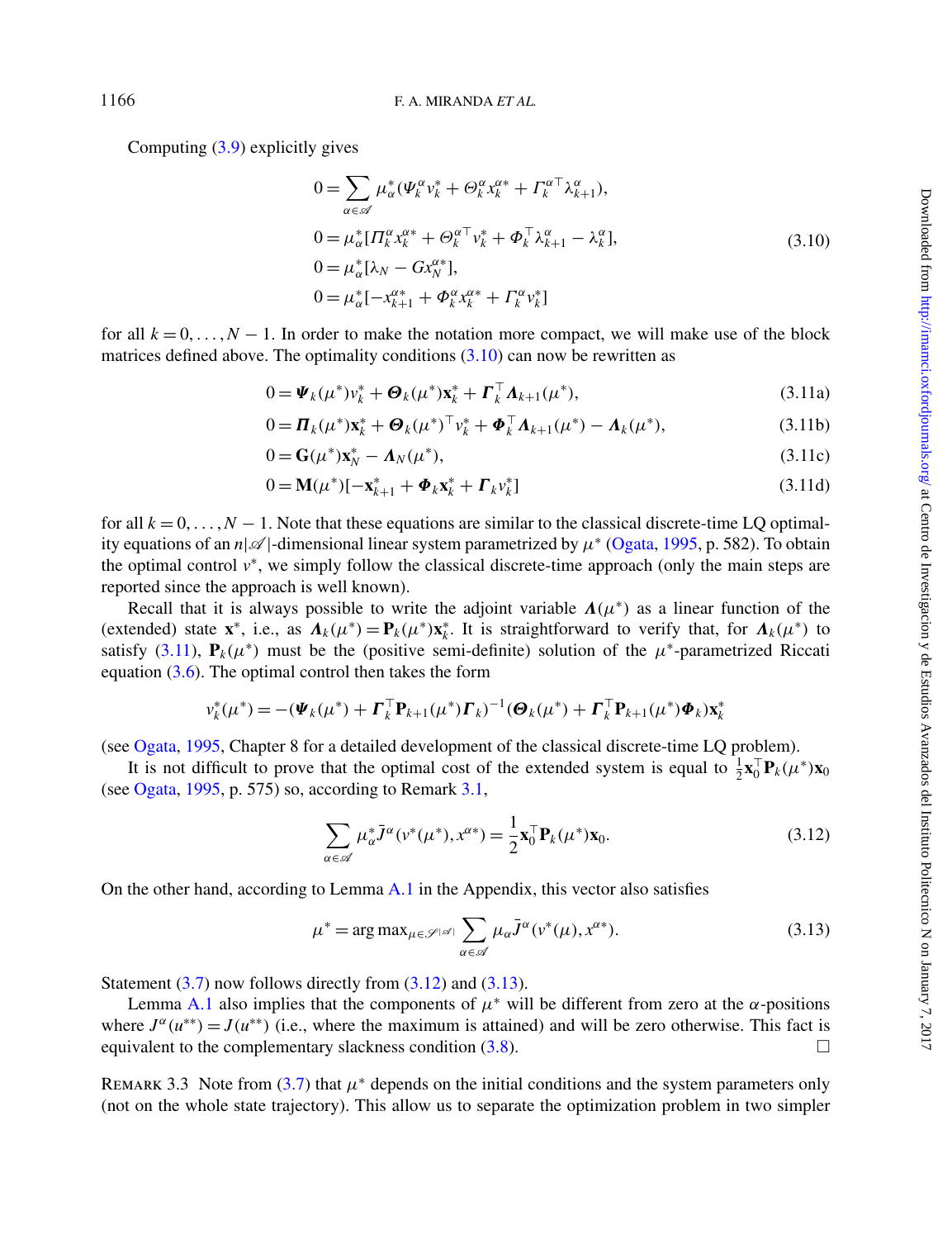subproblems. Namely, the first part consists in solving the  $\mu$ -parametrized Riccati equation [\(3.6\)](#page-8-1). The second part consists in finding the solution  $\mu^*$  of [\(3.7\)](#page-8-4). Both stages can be accomplished off-line.

### <span id="page-10-0"></span>3.3 *Numerical algorithm*

Theorem [3.1](#page-7-0) provides the feedback control equations in terms of the parameters of every  $\alpha$ -model and  $\mu^*$ . Thus, in order to determine the control law completely, it is necessary to solve [\(3.7\)](#page-8-4). Gradient-based algorithms are widely used for numerical optimization. These are methods where the search directions are defined by the gradient of a target function at the current iteration point. Computing the gradient of the performance index  $\frac{1}{2} \mathbf{x}_0^{\top} \mathbf{P}_0(\mu) \mathbf{x}_0$  directly is a challenging task, mainly because of the recursion in the Riccati equation [\(3.6\)](#page-8-1). To circumvent this problem, we propose to use an approximation of the gradient in combination with a projection algorithm that guarantees that  $\mu$  belongs to  $\mathscr{S}^{|\mathscr{A}|}$ .

Let  $f(\mu) \in \mathbb{R}$  be a convex cost function to be minimized. The classical gradient with projection algorithm for finding the minimum is given by the recursion [\(Levitin & Polyak,](#page-17-18) [1965\)](#page-17-18)

<span id="page-10-2"></span>
$$
\mu^j = \text{Proj}[\mu^{j-1} - \gamma_j \nabla f(\mu^{j-1})]_{\mathscr{S}^{|\mathscr{A}|}},\tag{3.14}
$$

where Proj $[\cdot]_{\mathscr{S}^{|\mathscr{A}|}}$  refers to the projection of a point in  $\mathbb{R}^{|\mathscr{A}|}$  into the set  $\mathscr{S}^{|\mathscr{A}|}$ , i.e.,

$$
x^* = \text{Proj}[y]_{\mathscr{B}} \quad \text{if and only if } x^* = \arg\min_{x \in \mathscr{B}} \|y - x\|
$$

and  $\gamma_j$  is a positive and small number called the step-size,<sup>4</sup> The convexity of  $f(\cdot)$  implies that  $f(\mu^j) \to$  $f(\mu^*)$ , as  $j \to \infty$  where  $\mu^*$  is the minimum of *f* constrained to  $\mu^* \in \mathcal{S}^{|\mathcal{A}|}$  (see [Levitin & Polyak,](#page-17-18) [1965\)](#page-17-18). Equivalently, for all  $\varepsilon_1 > 0$ , there exists an  $N_{\varepsilon_1} > 0$  such that

$$
|f(\mu^j) - f(\mu^*)| < \varepsilon_1
$$

for all  $j \ge N_{\varepsilon_1}$ . As mentioned above, we will approximate  $\nabla f(\mu^{j-1})$  in [\(3.14\)](#page-10-2). For simplicity, we will use the classical Kiefer–Wolfowitz approximation,

<span id="page-10-3"></span>
$$
Y_m(\mu^{j-1}) = \frac{1}{2\beta_m} \sum_{i=1}^{|\mathscr{A}|} [f(\mu^{j-1} + \beta_m e_i) - f(\mu^{j-1} - \beta_m e_i)]e_i \in \mathbb{R}^{|\mathscr{A}|},\tag{3.15}
$$

where the sequence  $\beta_m$  vanishes as  $m \to \infty$  and the vector  $e_i$  represents the *i*th element of the canonical basis in  $\mathbb{R}^{|\mathcal{A}|}$  (see [Chin,](#page-17-19) [1997](#page-17-19) for a comparative study of gradient approximations).

<span id="page-10-4"></span>LEMMA 3.2 Consider the approximation [\(3.15\)](#page-10-3). If the gradient *f* (·) exists at  $\mu^{j-1}$  and  $\lim_{m\to\infty} \beta_m = 0$ , then the limit of  $Y_m(\mu^{j-1})$  as  $m \to \infty$  is equal to the gradient of  $f(\cdot)$  at  $\mu^{j-1}$ .

*Proof.* The proof is in [Poznyak](#page-18-13) [\(2009\)](#page-18-13) but we briefly repeat it here for completeness. Since *f* is differentiable at  $\mu^{j-1}$ , we can write the first order approximation of  $f(\mu^{j-1} + \beta_m e_i)$  at  $\mu^{j-1}$  as

$$
f(\mu^{j-1} + \beta_m e_i) = f(\mu^{j-1}) + \langle \nabla f(\mu^{j-1}), \beta_m e_i \rangle + o(\beta_m),
$$

where  $o(\cdot)$  satisfies

$$
\lim_{x \to 0} \left| \frac{o(x)}{x} \right| = 0.
$$

<span id="page-10-1"></span><sup>&</sup>lt;sup>4</sup> Actually, there is a large variety of possibilities for choosing the step-size  $\gamma_i$ . See, e.g. [Bertsekas](#page-17-20) [\(1999\)](#page-17-20).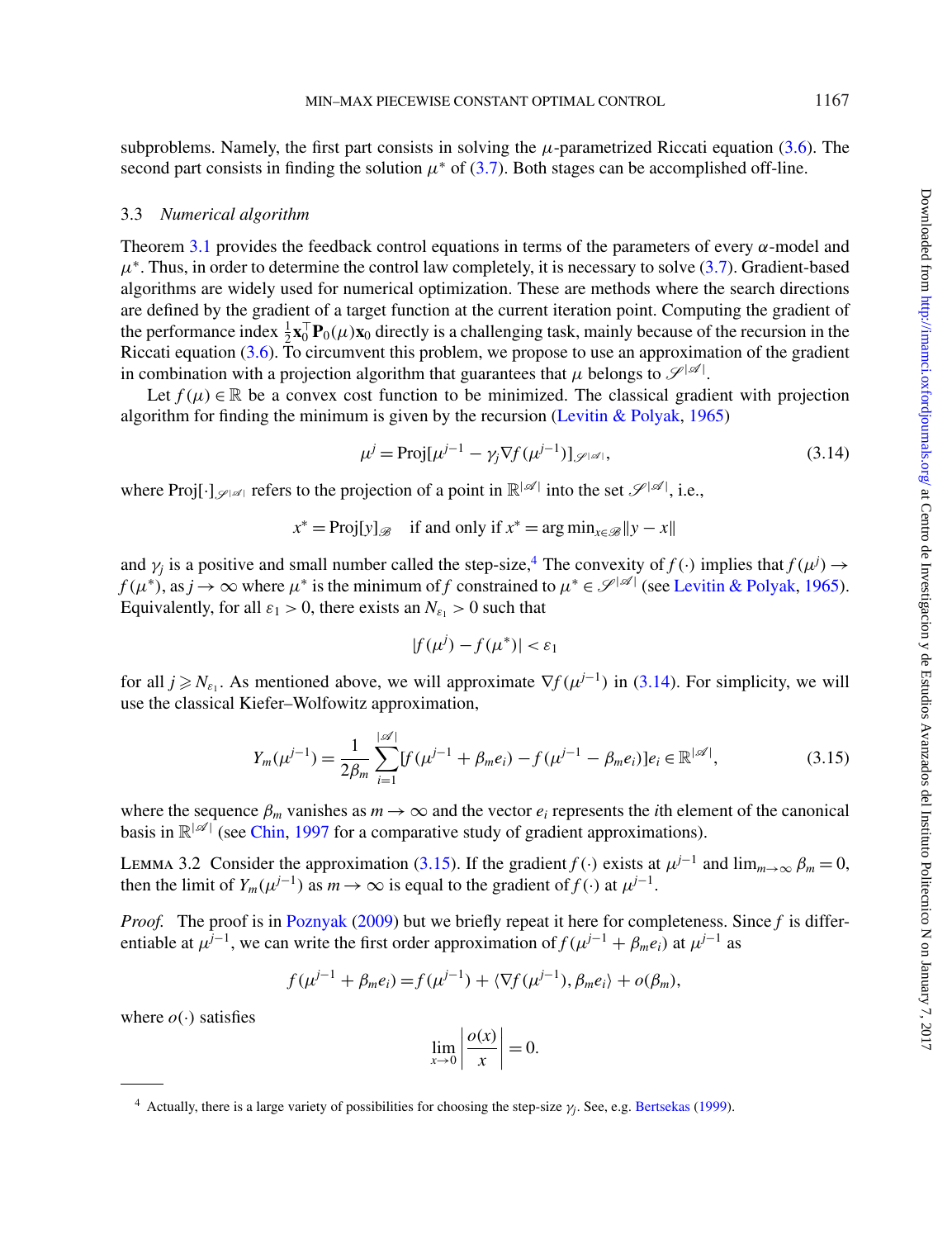Representing  $f(\mu^{j-1} - \beta_m e_i)$  in the corresponding fashion gives

$$
Y_m(\mu^{j-1}) = \frac{1}{\beta_m} \sum_{i=1}^{|\mathscr{A}|} [\langle \nabla f(\mu^{j-1}), \beta_m e_i \rangle + o(\beta_m)]e_i
$$
  

$$
= \sum_{i=1}^{|\mathscr{A}|} \left[ \frac{\partial f(\mu^{j-1})}{\partial \mu_i^{j-1}} + \frac{o(\beta_m)}{\beta_m} \right] e_i
$$
  

$$
= \nabla f(\mu^{j-1}) + \frac{o(\beta_m)}{\beta_m} \sum_{i=1}^{|\mathscr{A}|} e_i.
$$

Taking the limit as  $m \to \infty$  gives the desired result.

With the convergence of the recursion  $(3.15)$  assured, it seems natural to adjust the classical gradient with projection algorithm as follows.

PROPOSITION 3.1 Consider the recursion

<span id="page-11-1"></span>
$$
\mu^{j} = \text{Proj}[\mu^{j-1} - \gamma_{j} Y_{j}(\mu^{j-1})]_{\mathscr{S}^{|\mathscr{A}|}}
$$
\n(3.16)

with  $f(.)$  a convex (and therefore continuous) function [\(Rockafellar,](#page-18-16) [1970,](#page-18-16) Corollary 10.1.1). Then,  $\lim_{j\to\infty} f(\mu^j) = f(\mu^*).$ 

*Proof.* It follows from Lemma [3.2](#page-10-4) that  $\nabla f(\mu^{j-1}) = \lim_{m \to \infty} Y_m(\mu^{j-1})$ . By substituting this expression in  $(3.14)$ , we obtain

<span id="page-11-0"></span>
$$
\mu^{j} = \text{Proj} \left[ \mu^{j-1} - \gamma_{j} \lim_{m \to \infty} Y_{m}(\mu^{j-1}) \right]_{\mathscr{S}^{|\mathscr{A}|}} = \lim_{m \to \infty} \text{Proj}[\mu^{j-1} - \gamma_{j} Y_{m}(\mu^{j-1})]_{\mathscr{S}^{|\mathscr{A}|}},
$$
(3.17)

where the second equation follows from the continuity of Proj $[\cdot]_{\mathscr{S}[\mathscr{A}]}$ . Let us define the term

$$
\mu^{j,m} := \text{Proj}[\mu^{j-1} - \gamma_j Y_m(\mu^{j-1})]_{\mathscr{S}^{|\mathscr{A}|}}.
$$

Then we can write [\(3.17\)](#page-11-0) as  $\mu^{j} = \lim_{m \to \infty} \mu^{j,m}$  and  $f(\mu^{j}) = \lim_{m \to \infty} f(\mu^{j,m})$ , where we have used again a continuity argument to compute the second limit. Thus, for all  $\varepsilon_2 > 0$ , there exists an  $M_{\varepsilon_2} > 0$  such that

$$
|f(\mu^{j,m}) - f(\mu^j)| < \varepsilon_2
$$

for all  $m \ge M_{\varepsilon_2}$ . Finally, for every  $\varepsilon > 0$ , we can choose  $\varepsilon_1 > 0$  and  $\varepsilon_2 > 0$  such that  $\varepsilon = \varepsilon_1 + \varepsilon_2$ . It is then straightforward to verify that

$$
|f(\mu^{j,m}) - f(\mu^*)| = |f(\mu^{j,m}) - f(\mu^*) \pm f(\mu^j)|
$$
  
\$\leq |f(\mu^{j,m}) - f(\mu^j)| + |f(\mu^j) - f(\mu^\*)|\$  
 $< \varepsilon_1 + \varepsilon_2 = \varepsilon$ 

for all  $j, m \ge \max\{N_{\varepsilon_1}, M_{\varepsilon_2}\}$ . Consequently, for the sequence  $\mu^{j,j} = \mu^j$  we have

$$
|f(\mu^{jj}) - f(\mu^*)| < \varepsilon \quad \text{for all } j \geqslant \max\{N_{\varepsilon_1}, M_{\varepsilon_2}\}.
$$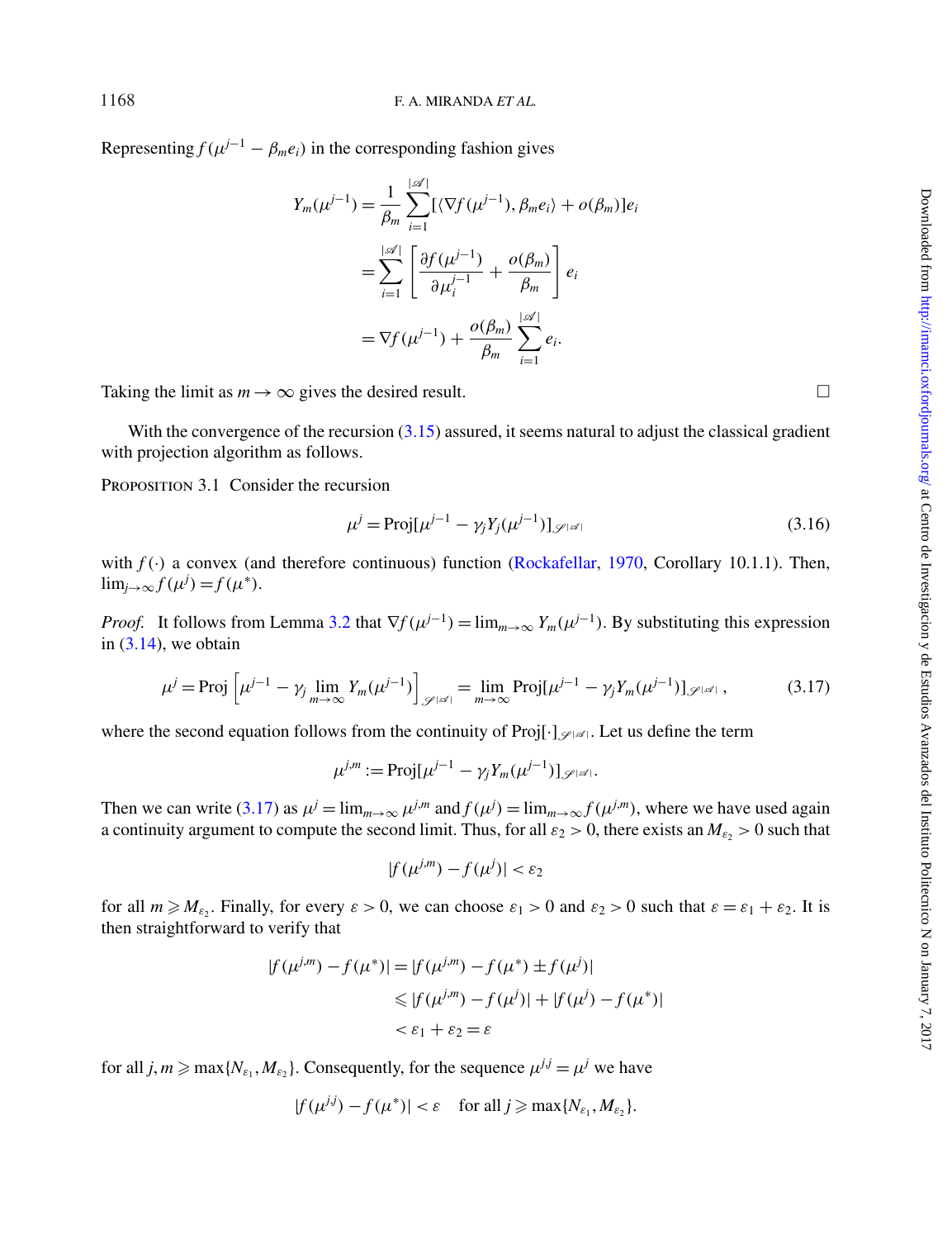The convergence of the recursion  $(3.16)$  has been proved.

In order to apply the recursion [\(3.16\)](#page-11-1) to our optimization problem, it suffices to set  $f(\mu)$  as  $f(\mu)$  =  $-\mathbf{x}_0^{\top} \mathbf{P}_0(\mu) \mathbf{x}_0$  and specify a stop criterion. The latter can be obtained from the complementary slackness condition [\(3.8\)](#page-8-5) in Theorem [3.1.](#page-7-0) More precisely, the fact that, at the optimal value  $\mu^*$ , the components  $\mu_{\alpha}^{*}$  that are different from zero must have equal associated costs can be used to determine whether or not an optimal  $\mu^*$  has been found. In a real implementation, however, the slackness condition is impossible to achieve exactly, due to finite machine precision. For this reason, we introduce a threshold value  $\varepsilon \ll 1$ for which the stop condition is

<span id="page-12-0"></span>
$$
|\mu_{\alpha}^{j}[J^{\alpha}(u^{*}(\mu^{j-1}))-J(u^{*}(\mu^{j-1}))]| < \varepsilon,
$$
\n(3.18)

for all  $\alpha \in \mathcal{A}$  and for some  $j \in \mathbb{N}$  sufficiently large.

The procedure for computing the optimal control law for problem  $(2.6)$  is summarized in the following algorithm:

- 1. Fix  $\mu^0 \in \mathcal{S}^{|\mathcal{A}|}$  and set  $j = 1$ .
- 2. Compute the matrix  $\mathbf{P}_0(\mu^{j-1})$  as the positive-definite solution of [\(3.6\)](#page-8-1).
- 3. Make one step through the recursion [\(3.16\)](#page-11-1) by computing the term  $\mu^{j-1} \gamma_i Y_i(\mu^{j-1})$  and projecting on the simplex  $\mathscr{S}^{|\mathscr{A}|}$ .
- 4. Compute the product  $\mu_{\alpha}^j [J^{\alpha}(u^*(\mu^j)) J(u^*(\mu^j))]$  for every  $\alpha$  in  $\mathscr A$  and verify the stop condition  $(3.18)^5$  $(3.18)^5$ . If True, go to step 5; else increase *j* by one and go to step 2.
- 5. Compute the optimal control law as in [\(3.5\)](#page-7-2).

### <span id="page-12-3"></span>**4. Numerical examples**

Example 4.1 Consider the following multi-model system

<span id="page-12-2"></span>
$$
\dot{x} = A^{\alpha} x + B^{\alpha} u, \quad x_0 = [3 \quad -2]^\top \tag{4.1}
$$

with  $\alpha \in \mathscr{A} = \{1, 2\},\$ 

$$
A^1 = \begin{bmatrix} 0 & 1 \\ -1 & -1 \end{bmatrix}
$$
,  $B^1 = \begin{bmatrix} 0 \\ 1 \end{bmatrix}$ ,  $A^2 = 10A^1$ ,  $B^2 = B^1$ .

Also, consider the cost functional

$$
J^{\alpha}(u) = \frac{1}{2} x^{\alpha \top} (10) G x^{\alpha} (10) + \int_0^{10} (x^{\alpha \top} Q x^{\alpha} + u^{\top} R u) dt,
$$
  
\n
$$
G = \begin{bmatrix} 5 & 0 \\ 0 & 5 \end{bmatrix}, \quad Q = \begin{bmatrix} 50 & 0 \\ 0 & 10 \end{bmatrix}, \quad R = 10.
$$
\n(4.2)

1169

<span id="page-12-1"></span><sup>5</sup> At the expense of a large computational burden, the term  $J(u^*(\mu^j))$  can be obtained by integrating the system equations numerically. Alternatively,  $J(u^*(\mu^j))$  can be approximated by  $\frac{1}{2} \mathbf{x}_0^{\top} \mathbf{P}_0(\mu^j) \mathbf{x}_0$  (notice that  $\lim_{j\to\infty} (J(u^*(\mu^j)) - \frac{1}{2} \mathbf{x}_0^{\top}$  $P_0(\mu^j) x_0) = 0$ .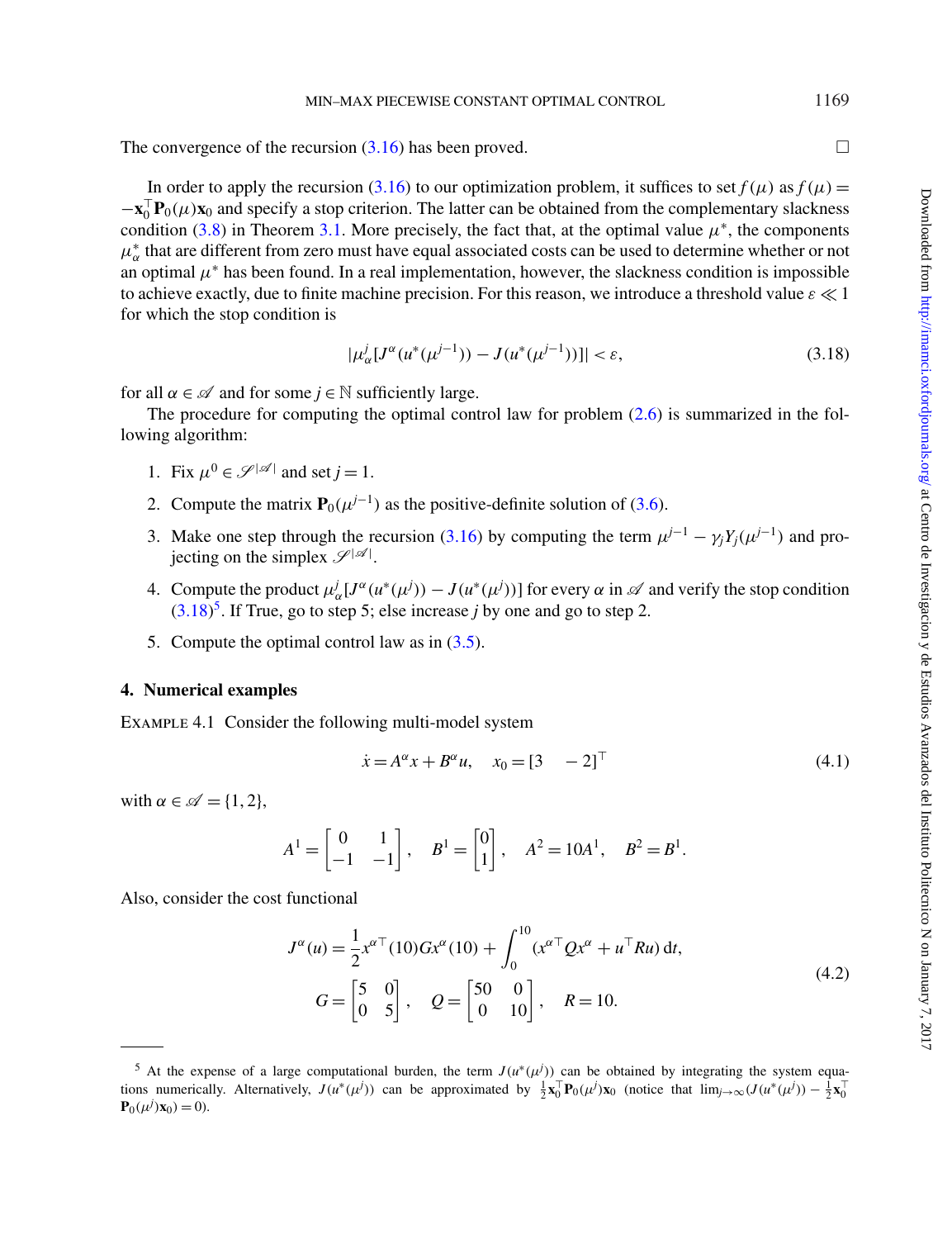

<span id="page-13-0"></span>Fig. 1. Optimal min–max control.

Note that the worst dominant plant (i.e., the plant whose individual cost  $J^{\alpha_w}$  is always greater than the other costs  $J^{\alpha}$ , for all  $\alpha \in \mathcal{A} \setminus \{\alpha_w\}$  and for all admissible controls) is given by  $\alpha = 1$  (the slowest plant). We expected the proposed algorithm to be able to identify it. In this case, we consider a random switching sequence

$$
\delta = \delta_1 \cup \delta_2,
$$
  
\n
$$
\delta_1 = [0 \ 0.82 \ 1.73 \ 1.86 \ 2.78 \ 3.42 \ 3.52 \ 3.80 \ 4.35],
$$
  
\n
$$
\delta_2 = [5.31 \ 6.28 \ 6.44 \ 7.42 \ 8.38 \ 8.87 \ 9.68 \ 9.83 \ 10].
$$

Setting  $\varepsilon = 2 \times 10^{-5}$  and applying the algorithm described in Section [3.3,](#page-10-0) one obtains the optimal vector

<span id="page-13-2"></span>
$$
\mu^* = [1 \quad 0]^\top.
$$

After substituting the optimal parameter in  $(3.5)$ , the optimal control  $u^*$  is obtained. Such control is plotted in Fig. [1.](#page-13-0) The optimal min–max cost  $J(u^{**})$  is equal to 139.1381. The individual costs that result from applying the optimal min–max control  $u^{**}(\cdot)$  to every  $\alpha$ -system independently are  $J^1(u^{**})$  = 139.1381 and  $J^2(u^{**}) = 20.7546$ , which confirms that the worst plant was identified correctly. Finally, the state trajectories for each system are presented in Fig. [2\(](#page-14-0)a and b).

<span id="page-13-1"></span>Example 4.2 Consider now the linear multi-model system

$$
\dot{x}^{\alpha} = A^{\alpha} x^{\alpha} + B^{\alpha} u,
$$
  
\n
$$
A^{\alpha} = \begin{bmatrix} 0 & 1 \\ (\alpha - 0.9) \operatorname{sign}(1.1 - \alpha) & -(4 - \alpha)^{2} \end{bmatrix}, \quad B^{\alpha} = \begin{bmatrix} 0 \\ \sqrt{\alpha} \end{bmatrix}, \quad x_{0} = \begin{bmatrix} -5 \\ 3 \end{bmatrix}
$$
\n(4.3)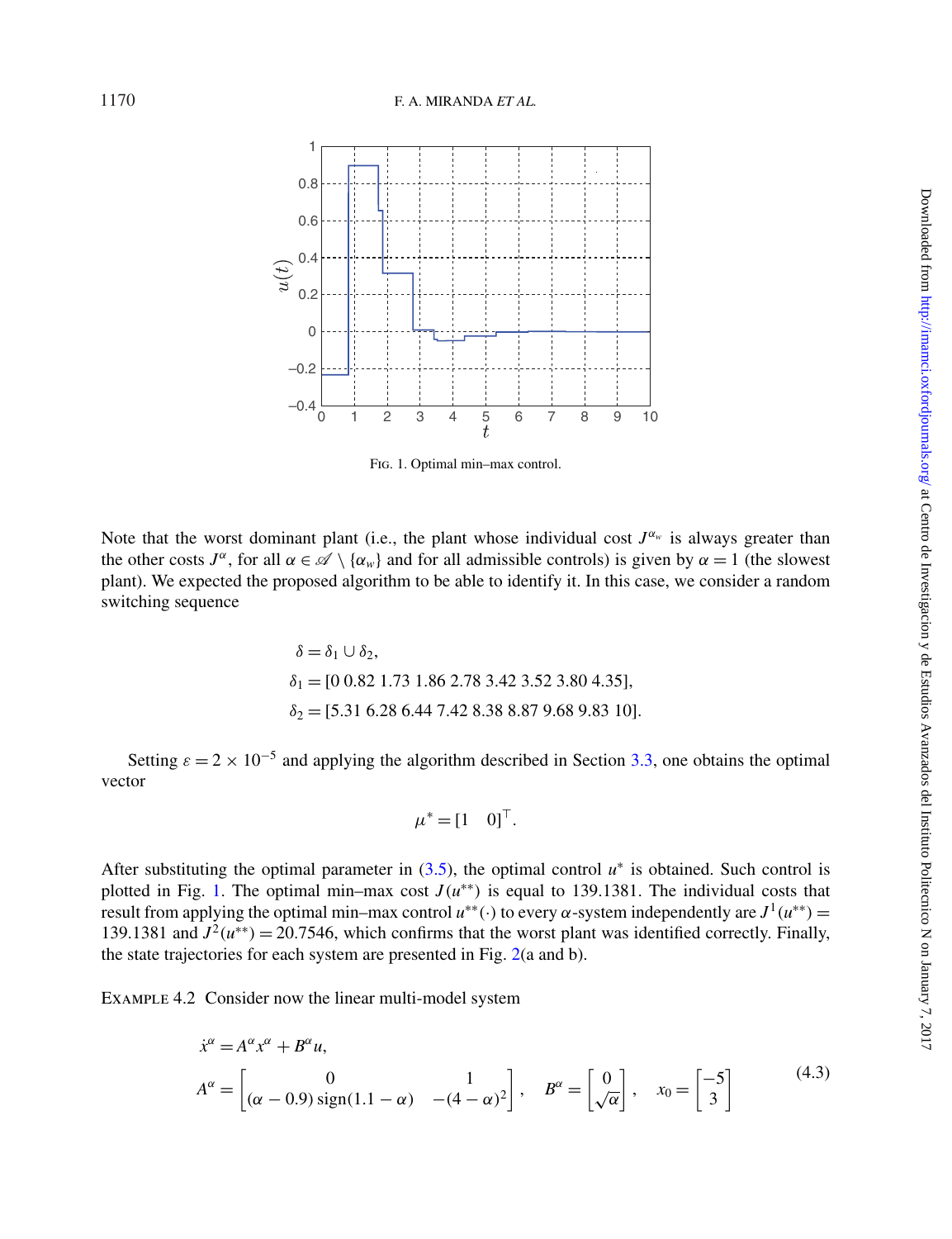

<span id="page-14-0"></span>Fig. 2. Time trajectories for the system [\(4.1\)](#page-12-2) with  $\alpha = 1, 2$ . (a)  $\alpha = 1$  and (b)  $\alpha = 2$ .

with  $\alpha \in \mathcal{A} = \{1, 2, 3, 4\}$  and the cost functional

$$
J(u) = \frac{1}{2} x^{\alpha \top} G x^{\alpha} + \int_0^{20} (x^{\alpha \top} Q x^{\alpha} + u^{\top} R u) dt,
$$
  
\n
$$
G = \begin{bmatrix} 5 & 0 \\ 0 & 5 \end{bmatrix}, \quad Q = \begin{bmatrix} 50 & 0 \\ 0 & 10 \end{bmatrix}, \quad R = 10.
$$
\n(4.4)

In this case, we consider a random switching sequence  $\delta$  given by

$$
\delta_1 = [0 0.82 1.73 1.86 2.78 3.42 3.52 3.80 4.35],
$$
  
\n
$$
\delta_2 = [5.31 6.28 6.44 7.42 8.38 8.87 9.68 9.83 10.26],
$$
  
\n
$$
\delta_3 = [11.18 11.98 12.94 13.60 13.64 14.49 15.43 16.11 16.87],
$$
  
\n
$$
\delta_4 = [17.62 18.02 18.68 20.00 20.52 22.36 23.96 25.88 27.20],
$$
  
\n
$$
\delta_5 = [27.28 28.98 30.86 32.22 33.74 35.24 36.04 37.36 40.00],
$$
  
\n
$$
\delta = \bigcup_{i=1,\dots,5} \delta_i.
$$

Applying the algorithm described with  $\varepsilon = 5 \times 10^{-3}$  gives

$$
\mu^* = [0.4842 \quad 0.1842 \quad 0.1432 \quad 0.1884]^\top
$$

(note that the model is unstable and marginally stable for  $\alpha = 1$  and  $\alpha = 4$ , respectively). Figure [3](#page-15-0) shows the optimal control [\(3.5\)](#page-7-2) after plugging in  $\mu^*$ . The optimal min–max cost is equal to  $J(u^{**}) = 3688.1$ and the individual costs are

<span id="page-14-1"></span>
$$
J^1(u^{**}) = 3688.1
$$
,  $J^2(u^{**}) = 3688.1$ ,  $J^3(u^{**}) = 3688.1$  and  $J^4(u^{**}) = 3688.1$ . (4.5)

In this case, all the plants play a role in the optimal control and can be viewed as extreme plants in the min–max sense. The min–max control strategy is well suited for the multi-model case in the sense that, *for every plant*, an appropriate upper bound on the cost is ensured. For comparison purposes, we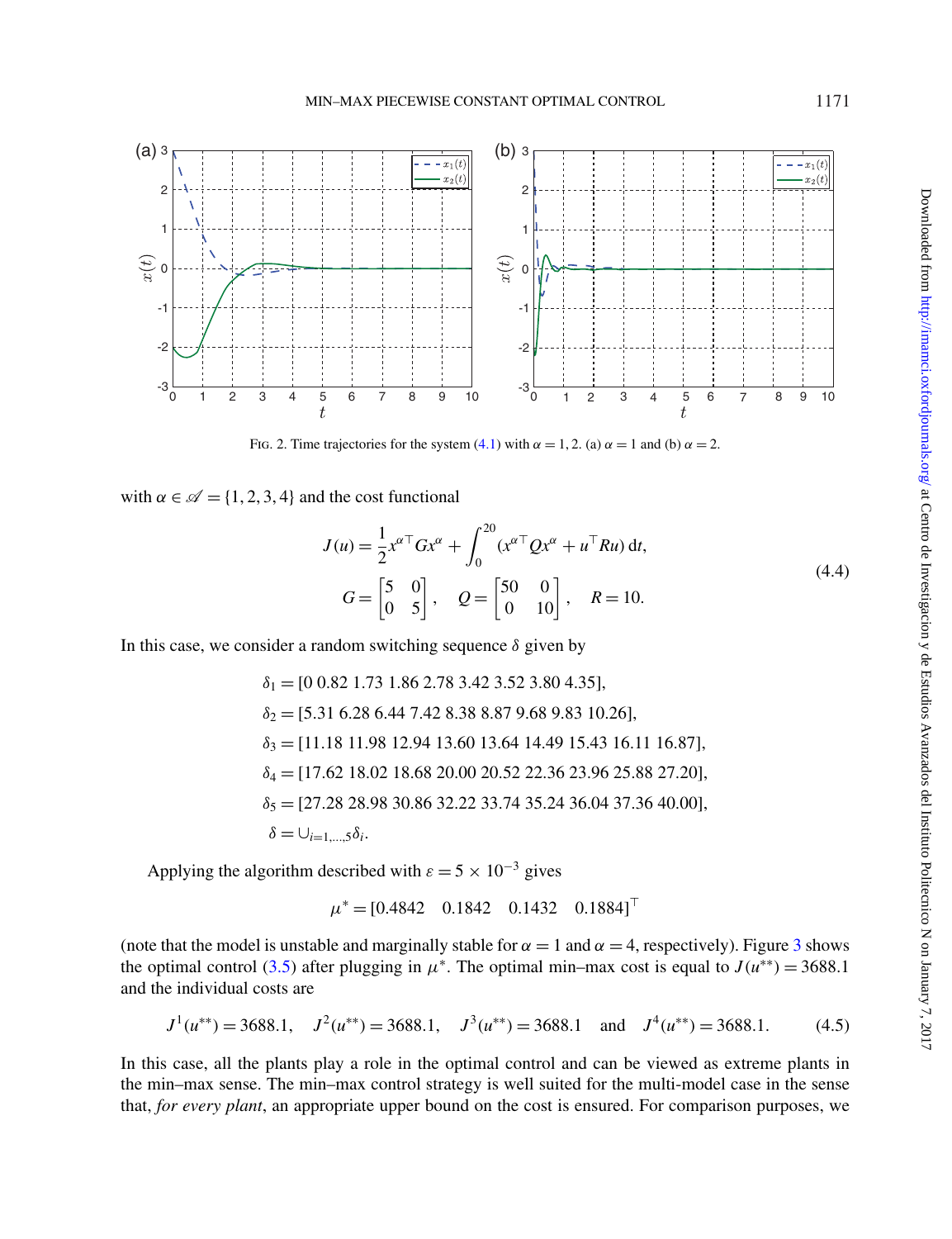

<span id="page-15-1"></span><span id="page-15-0"></span>Fig. 3. Optimal min–max control, *u*∗∗.

Table 1 *The costs that each plant incurs when subject to u*<sup>α</sup>∗*, the optimal control for the* α*-system. Compare with* [\(4.5\)](#page-14-1)

|              | $J^1(u)$              | $J^2(u)$ | $J^3(u)$ | $J^4(u)$              |
|--------------|-----------------------|----------|----------|-----------------------|
| $u = u^{1*}$ | 2384.4                | 4900.0   | 7649.7   | $1.22 \times 10^5$    |
| $u = u^{2*}$ | $2.462 \times 10^{4}$ | 570.77   | 1526.7   | $6.465 \times 10^{4}$ |
| $u = u^{3*}$ | $3.889 \times 10^{4}$ | 1194.2   | 381.16   | $1.269 \times 10^{4}$ |
| $u = u^{4*}$ | $4.454 \times 10^{4}$ | 1749.6   | 691.35   | 485.76                |
|              |                       |          |          |                       |

have computed each control  $u^{\alpha*}$ , where  $u^{\alpha*}$  is defined as the optimal control for the plant  $\alpha$ . Next, we have computed the cost that each plant incurs when subject to *u*<sup>α∗</sup>. All costs are shown in Table [1.](#page-15-1) It can be seen that, for all  $u^{\alpha*}$ , there is at least one plant that incurs a cost which is larger than  $J(u^{**})$ . This supports the claim that the min–max is a reasonable criterion. Finally, the state trajectories for each system are presented in Fig. [4.](#page-16-0)

REMARK 4.1 From equation [\(3.16\)](#page-11-1) it is easy to see that the computation time for  $\mu^*$  strongly depends on the value of the parameter  $\gamma_i$ . In previous examples, a simple updating rule for  $\gamma_i$  was used. Namely, we consider  $\gamma_i = 0.35/j$  and  $\gamma_i = 0.5/j$  for Examples [4.1](#page-12-3) and [4.2,](#page-13-1) respectively. With these data, it took about 50 iteration steps (1.708 s) to converge to  $\mu_*$  for Example [4.1,](#page-12-3) whereas it took about 184 iteration steps (56.99 s) for Example [4.2.](#page-13-1) All simulations were carried out using Matlab R2011b over a PC with an Intel *i*7 − 4770 processor at 3.4 GHz.

It is worth noting that previous time measurements give only a rough idea about the speed of the algorithm, but in applications it would be better to look into adaptation techniques for the parameter  $\gamma_i$ , such as Armijo's rule [\(Bertsekas,](#page-17-21) [1976\)](#page-17-21) or some other non-linear programming technique for the programme [\(3.13\)](#page-9-3).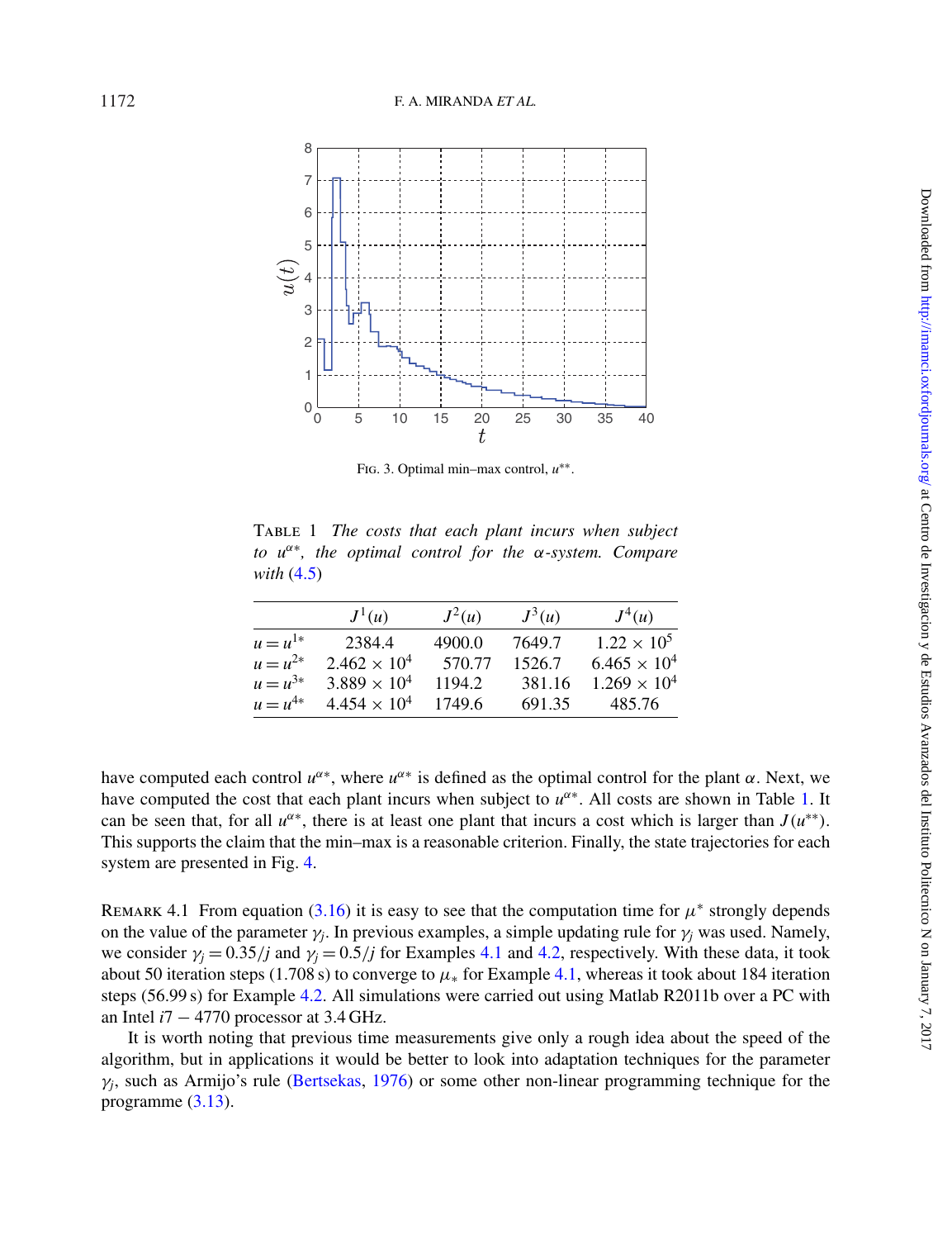

<span id="page-16-0"></span>Fig. 4. Trajectories of [\(4.3\)](#page-13-2) subject to  $u^{**}$ . (a)  $\alpha = 1$ , (b)  $\alpha = 2$ , (c)  $\alpha = 3$  and (d)  $\alpha = 4$ .

## **5. Conclusions**

By employing generalized gradients we have formulated a multi-model method of Lagrange multipliers. When applied to the discrete-time min–max optimal control problem, the method leads to a Riccati equation for an extended plant with a state vector obtained by aggregating the state of each individual plant. This is in perfect analogy with the continuous-time solution [\(Boltyanski & Poznyak,](#page-17-0) [2011\)](#page-17-0). The Riccati equation is parametrized by  $\mu$ , a member of a simplex whose elements determine the weight assigned to the cost of each plant. Non-smooth analysis specifies  $\mu$  as the solution of a maximization problem over a simplex, thus completely characterizing the optimal solution. Non-smooth analysis also leads to a complementary slackness condition on  $\mu$ , which turns out to be useful when computing the solution numerically.

Numerical experiments show the effectiveness of the min–max approach in the context of a multimodel setting, in the sense that the cost of each plant is kept at a reasonable level. It is worth mentioning, however, that the resulting optimal control is essentially open-loop, since it depends on the state trajectories of all the models, whether they are actually realized or not. The problem of obtaining a state-feedback control thus remains open, but points the direction for continuing this line of research.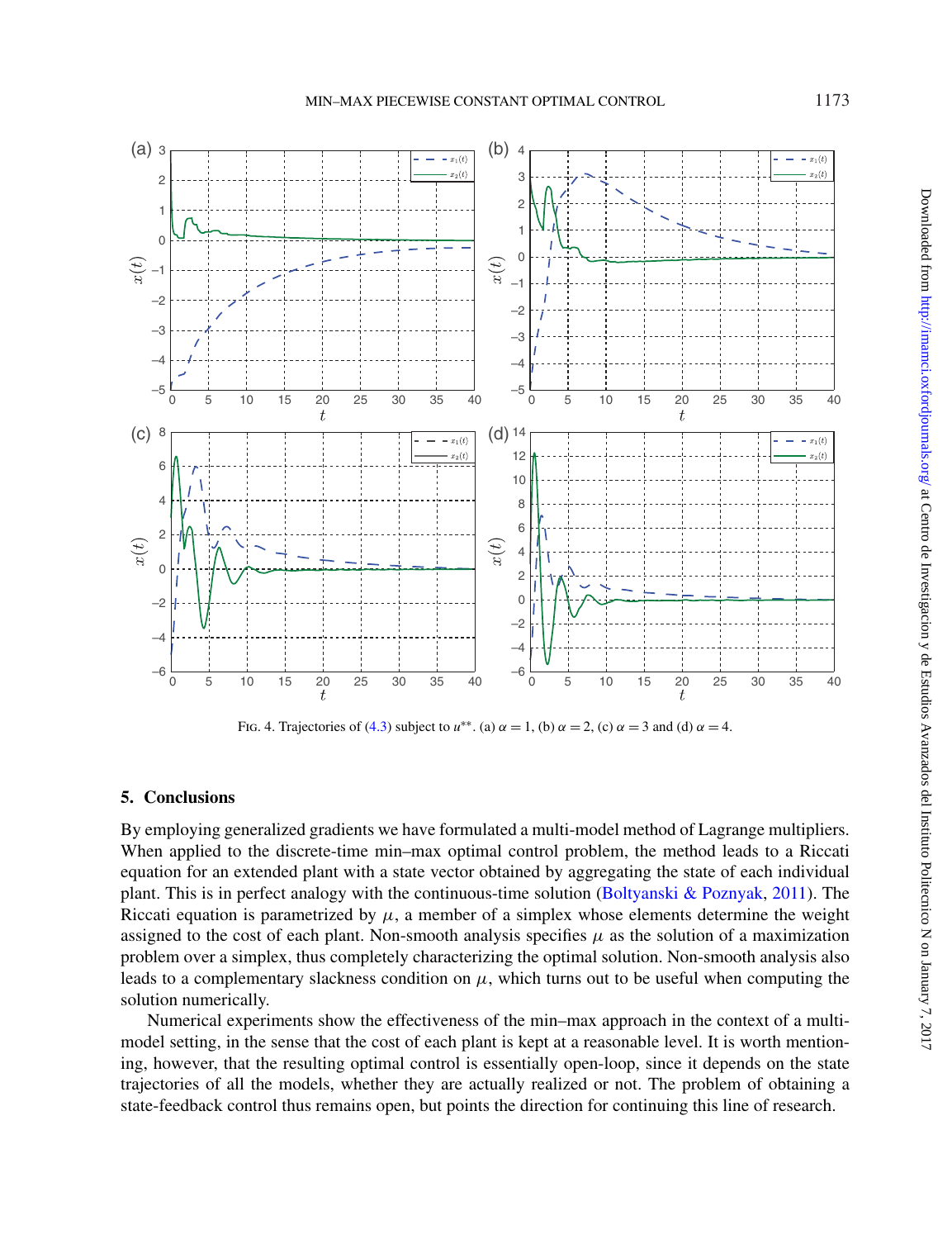# **Funding**

This work was supported by CONACyT, Mexico.

## **REFERENCES**

- <span id="page-17-6"></span>ALAMO, T., RAMÍREZ, D. & CAMACHO, E. (2005) Efficient implementation of constrained min–max model predictive control with bounded uncertainties: a vertex rejection approach. *J. Process Control*, **15**, 149–158.
- <span id="page-17-7"></span>Alexis, K., Papachristos, C., Siegwart, R. & Tzes, A. (2014) Robust explicit model predictive flight control of unmanned rotorcrafts: design and experimental evaluation. *Control Conference* (*ECC*)*, 2014 European*, Strasbourg, France, pp. 498–503.
- <span id="page-17-1"></span>Azhmyakov, V., Boltyanski, V. & Poznyak, A. (2010) The dynamic programming approach to multi-model robust optimization. *Nonlinear Anal.: Theory Methods Appl.*, **72**, 1110–1119.
- <span id="page-17-16"></span>Bazaraa, M., Sherali, H. & Shetty, C. (2006) *Nonlinear Programming: Theory and Algorithms*. New York: Wiley.
- <span id="page-17-4"></span>Bemporad, A., Borrelli, F. & Morari, M. (2001) Robust model predictive control: piecewise linear explicit solution. *European Control Conference*. Porto, Portugal. pp. 939–944.
- <span id="page-17-3"></span>BEMPORAD, A., BORRELLI, F. & MORARI, M. (2003) Min–max control of constrained uncertain discrete-time linear systems. *IEEE Trans. Automat. Control*, **48**, 1600–1606.
- <span id="page-17-21"></span>Bertsekas, D. (1976) On the Goldstein–Levitin–Polyak gradient projection method. *IEEE Trans. Automat. Control*, **21**, 174–184.
- <span id="page-17-20"></span>Bertsekas, D. (1999) *Nonlinear Programming*. Athena Scientific Optimization and Computation Series. Belmont, Massachusetts: Athena Scientific.
- <span id="page-17-2"></span>Besselmann, T., Lofberg, J. & Morari, M. (2012) Explicit mpc for lpv systems: stability and optimality. *IEEE Trans. Automat. Control*, **57**, 2322–2332.
- <span id="page-17-13"></span>Bini, E. & Buttazzo, G. (2014) The optimal sampling pattern for linear control systems. *IEEE Trans. Automat. Control*, **59**, 78–90.
- <span id="page-17-0"></span>Boltyanski, V. & Poznyak, A. (2011) *The Robust Maximum Principle: Theory and Applications*. Berlin: Springer.
- <span id="page-17-15"></span>Bryan, K. & Leise, T. (2013) Making do with less: an introduction to compressed sensing. *SIAM Rev.*, **55**, 547–566.
- <span id="page-17-14"></span>Candes, E. & Wakin, M. (2008) An introduction to compressive sampling. *IEEE Signal Process. Mag.*, **25**, 21–30.
- <span id="page-17-11"></span>Chang, H., Krieger, A., Astolfi, A. & Pistikopoulos, E. (2014) Robust multi-parametric model predictive control for {LPV} systems with application to anaesthesia. *J. Process Control*, **24**, 1538–1547.
- <span id="page-17-19"></span>Chin, D. (1997) Comparative study of stochastic algorithms for system optimization based on gradient approximations. *IEEE Trans. Syst. Man Cybern. B, Cybern.*, **27**, 244–249.
- <span id="page-17-9"></span>Falugi, P., Olaru, S. & Dumur, D. (2008) Explicit robust multi-model predictive control. *16th Mediterranean Conference on Control and Automation*, Ajaccio, France, pp. 1868–1873.
- <span id="page-17-12"></span>Hespanha, J., Naghshtabrizi, P. & Xu, Y. (2007) A survey of recent results in networked control systems. *Proc. IEEE*, **95**, 138–162.
- <span id="page-17-5"></span>Kerrigan, E. C. & Maciejowski, J. M. (2004) Feedback min–max model predictive control using a single linear program: robust stability and the explicit solution. *Internat. J. Robust Nonlinear Control*, **14**, 395–413.
- <span id="page-17-10"></span>Kouramas, K., Panos, C., Faísca, N. & Pistikopoulos, E. (2013) An algorithm for robust explicit/multiparametric model predictive control. *Automatica*, **49**, 381–389.
- <span id="page-17-18"></span>Levitin, E. S. & Polyak, B. T. (1965) Constrained minimization methods. *URSS Comput. Math. Math. Phys.*, **6**, 787–823.
- <span id="page-17-17"></span>Mäkelä, M. & Neittaanmäki, P. (1992) *Non-smooth Optimization: Analysis and Algorithms with Applications to Optimal Control*. Singapore: World Scientific Publishing.
- <span id="page-17-8"></span>Muñoz de la Peña, D., Alamo, T. & Bemporad, A. (2005) A decomposition algorithm for feedback min–max model predictive control. *44th IEEE Conference on Decision and Control, 2005 and 2005 European Control Conference, CDC-ECC'05*, Seville, Spain, pp. 5126–5131.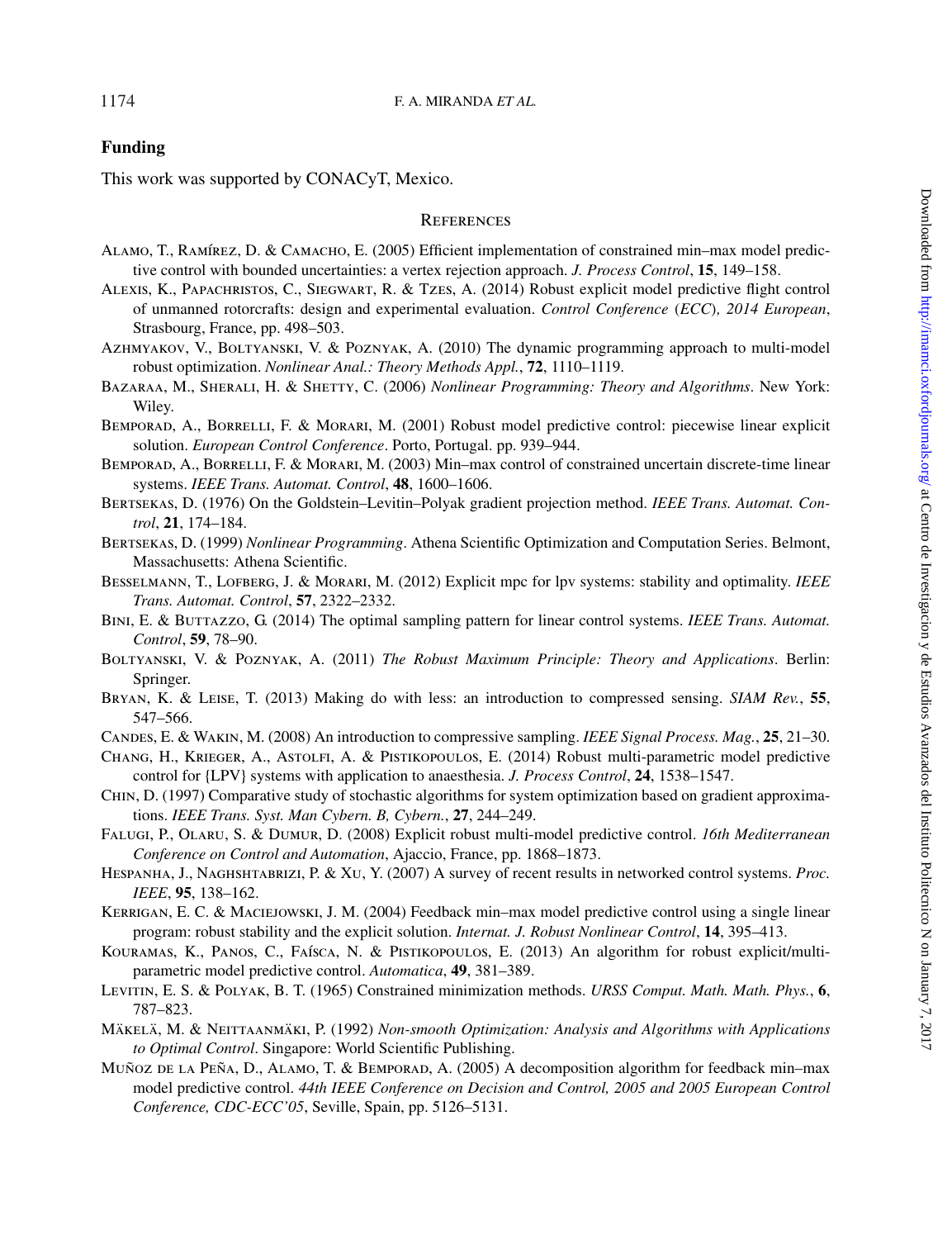- <span id="page-18-8"></span>NAGAHARA, M., MATSUDA, T. & HAYASHI, K. (2012a) Compressive sampling for remote control systems. *IEICE Trans. Fundam.*, **E95-A**, 713–722.
- <span id="page-18-9"></span>NAGAHARA, M., QUEVEDO, D., MATSUDA, T. & HAYASHI, K. (2012b) Compressive sampling for networked feedback control. *IEEE International Conference on Acoustics, Speech and Signal Processing* (*ICASSP*), Kyoto, Japan, pp. 2733–2736.
- <span id="page-18-14"></span>Ogata, K. (1995) *Discrete-Time Control Systems*, Prentice-Hall International editions. Englewood Cliffs, NJ: Prentice-Hall International.
- <span id="page-18-4"></span>Olaru, S. & Ayerbe, P. (2006) Robustification of explicit predictive control laws. *45th IEEE Conference on Decision and Control*, San Diego, USA, pp. 4556–4561.
- <span id="page-18-6"></span>Pistikopoulos, E. N., Faísca, N. P., Kouramas, K. I. & Panos, C. (2009) Explicit robust model predictive control. *Proceedings of the International Symposium on Advanced Control of Chemical Process*, Istanbul, Turkey, pp. 249–254.
- <span id="page-18-13"></span>Poznyak, A. (2009) *Advanced Mathematical Tools for Control Engineers: Volume 2: Stochastic Systems*. Advanced Mathematical Tools for Automatic Control Engineers. Amsterdam: Elsevier Science.
- <span id="page-18-1"></span>Poznyak, A. S., Duncan, T. E., Pasik-Duncan, B. & Boltyanski, V. G. (2002) Robust maximum principle for multi-model LQ-problem. *Internat. J. Control*, **75**, 1170–1177.
- <span id="page-18-2"></span>RAMIREZ, D. & CAMACHO, E. (2002) Characterization of min-max mpc with bounded uncertainties and a quadratic criterion. *Proceedings of the 2002 American Control Conference*, vol. 1, Anchorage, Alaska, USA, pp. 358–363.
- <span id="page-18-16"></span>Rockafellar, R. (1970) *Convex Analysis*. Convex Analysis. Princeton, NJ: Princeton University Press.
- <span id="page-18-5"></span>RUBAGOTTI, M., BARCELLI, D. & BEMPORAD, A. (2014) Robust explicit model predictive control via regular piecewise-affine approximation. *Internat. J. Control*, **87**, 2583–2593.
- <span id="page-18-10"></span>Saadatjoo, F., Derhami, V. & Karbassi, S. (2009) Simultaneous control of linear systems by state feedback. *Comput. Math. Appl.*, **58**, 154–160.
- <span id="page-18-3"></span>Sakizlis, V., Kakalis, N. M., Dua, V., Perkins, J. D. & Pistikopoulos, E. N. (2004) Design of robust modelbased controllers via parametric programming. *Automatica*, **40**, 189–201.
- <span id="page-18-11"></span>Skafidas, E. & Nerode, A. (1998) Optimal measurement scheduling in linear quadratic gaussian control problems. *Proceedings of the 1998 IEEE International Conference on Control Applications*, vol. 2, Trieste, Italy, pp. 1225–1229.
- <span id="page-18-0"></span>Varga, A. (1996) Optimal output feedback control: a multi-model approach. *Proceedings of the 1996 IEEE International Symposium on Computer-Aided Control System Design*, Dearborn, Michigan, USA, pp. 327–332.
- <span id="page-18-12"></span>Xu, X. & Antsaklis, P. (2004) Optimal control of switched systems based on parameterization of the switching instants. *IEEE Trans. Autom. Control*, **49**, 2–16.
- <span id="page-18-7"></span>Yang, T.-C. (2006) Networked control system: a brief survey. *IEE Proc. Control Theory Appl.*, **153**, 403–412.

### <span id="page-18-15"></span>**Appendix**

LEMMA A.1 Consider the problem of finding the maximum element among a finite set indexed by  $\mathscr{A}$ , i.e.,  $\max_{\alpha \in \mathscr{A}} \{z^1, \dots, z^{|\mathscr{A}|}\}\)$ . This problem is equivalent to the following linear programme:

$$
\underset{\mu \in \mathscr{S}}{\text{maximize}} \sum_{\alpha \in \mathscr{A}} \mu_{\alpha} z^{\alpha} .
$$

Moreover, the solution  $\mu^*$  of the linear programme satisfies  $\mu^*_k = 0$  for all  $k \notin I := {\alpha \in \mathcal{A} : z^{\alpha} = z^0}$ with  $z^0 := \max\{z^1, \ldots, z^{|\mathcal{A}|}\}.$ 

*Proof.* Note that

$$
z^0 = \sum_{\alpha \in \mathscr{A}} \mu_\alpha z^0 \geqslant \sum_{\alpha \in \mathscr{A}} \mu_\alpha z^\alpha \quad \text{for all } \mu \in \mathscr{S}^{|\mathscr{A}|},
$$